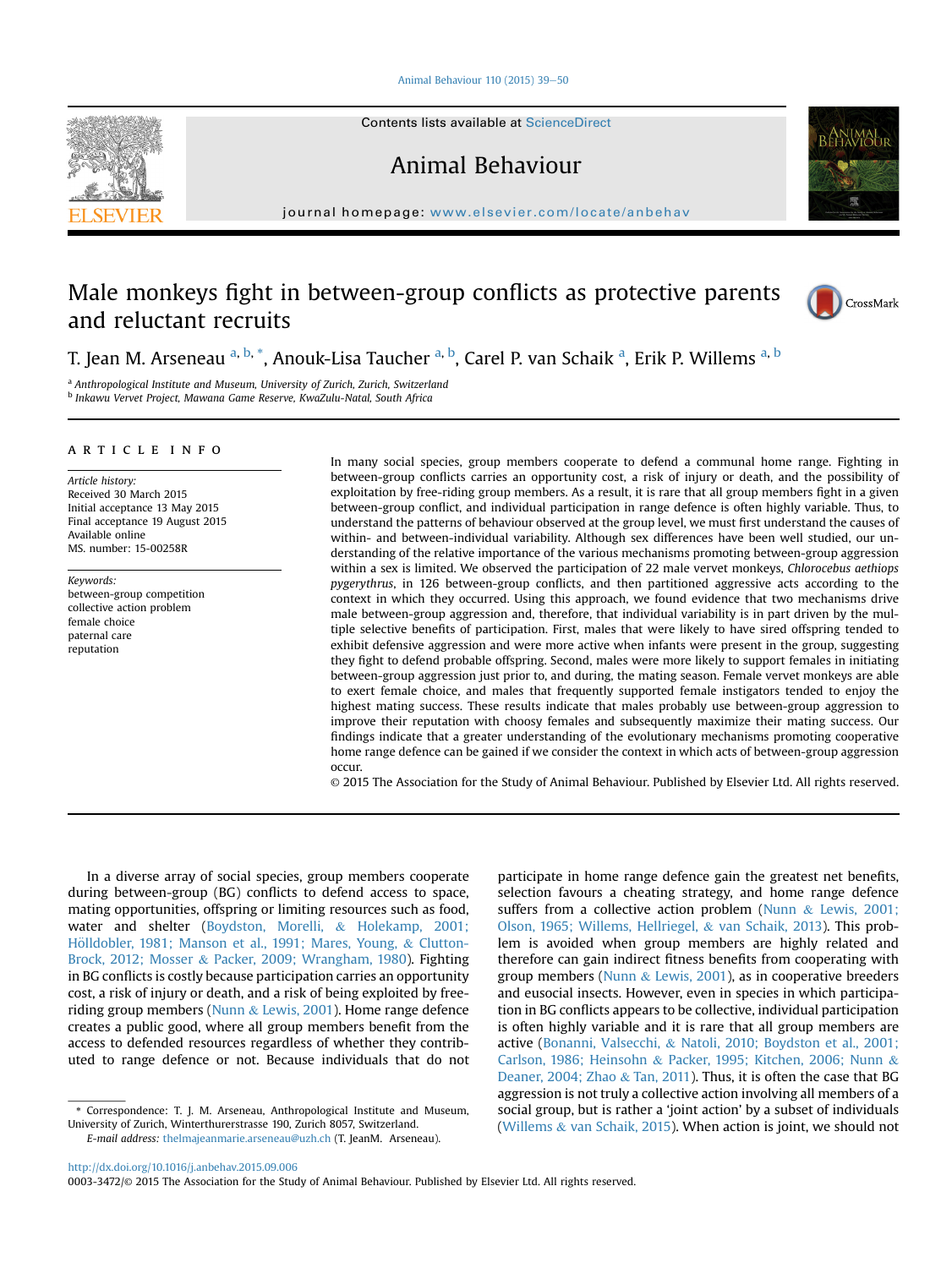regard social groups as monolithic units, but instead as complex systems composed of selfish entities (Arrow, McGrath, & Berdahl, 2000). The patterns of cooperative behaviour observed at the group level are an emergent property, which arise because of the individual benefits gained through participation and the social incentives exchanged among group members.

Individual benefits are gained in the process of producing the public good; conversely, social incentives are benefits that are bestowed on cooperative individuals by their fellow group members (Fig. 1). Cooperative individuals may gain individual benefits when they have priority of access to the public good or when group members are close kin. In the context of BG conflicts, high-ranking individuals may gain asymmetric benefits and therefore be more likely to participate than other group members (S. A. Altmann, 1962). Participants may gain inclusive fitness benefits via kin selection [\(Hamilton,](https://www.researchgate.net/publication/17311494_The_Genetical_Evolution_of_Social_Behaviour._I_and_II?el=1_x_8&enrichId=rgreq-20cb5913-cbb9-48c8-b4e1-f2d63c0c4fc0&enrichSource=Y292ZXJQYWdlOzI4MzA5MTcxMDtBUzoyODc4NDAxMzYxMjIzNjhAMTQ0NTYzNzg0NDU5Mw==) 1964), or BG aggression may serve to protect close relatives. Social incentives can be used to directly coerce group members into cooperating, or cooperative individuals may benefit indirectly by improving their reputation with group members [\(Alexander,](https://www.researchgate.net/publication/230818246_The_Biology_of_Moral_Systems?el=1_x_8&enrichId=rgreq-20cb5913-cbb9-48c8-b4e1-f2d63c0c4fc0&enrichSource=Y292ZXJQYWdlOzI4MzA5MTcxMDtBUzoyODc4NDAxMzYxMjIzNjhAMTQ0NTYzNzg0NDU5Mw==) 1987; Glowacki & Wrangham, 2013; Zahavi, 1975). Two potential reputation mechanisms are social prestige and image score, and BG aggression may be used to build reputation with potential coalition partners or potential mates. For the latter to be feasible, females must be able to exert female choice such that males compete with each other to impress choosy females; this may be the case in multimale groups, or when females are able to transfer between groups in order to access preferred males. In the case of social prestige, participation in BG conflicts functions as an honest and costly signal of genetic quality [\(Zahavi,](https://www.researchgate.net/publication/21959410_Mate_SelectionA_Selection_for_a_Handicap?el=1_x_8&enrichId=rgreq-20cb5913-cbb9-48c8-b4e1-f2d63c0c4fc0&enrichSource=Y292ZXJQYWdlOzI4MzA5MTcxMDtBUzoyODc4NDAxMzYxMjIzNjhAMTQ0NTYzNzg0NDU5Mw==) 1975). Alternatively, reputation based on image score assumes only that participation in BG conflicts makes the participant a more valued group member [\(Alexander,](https://www.researchgate.net/publication/230818246_The_Biology_of_Moral_Systems?el=1_x_8&enrichId=rgreq-20cb5913-cbb9-48c8-b4e1-f2d63c0c4fc0&enrichSource=Y292ZXJQYWdlOzI4MzA5MTcxMDtBUzoyODc4NDAxMzYxMjIzNjhAMTQ0NTYzNzg0NDU5Mw==) 1987; Nowak & Sigmund, 2005). Determining the relative importance of these various individual benefits and social incentives in driving participation in BG conflicts will provide new insights into a major question in behavioural ecology: given the selective benefits of cheating, how could cooperation evolve, and how is it maintained?

In this paper, we focus on identifying the mechanisms driving male participation in BG conflicts in wild vervet monkeys, Chlorocebus aethiops pygerythrus. Vervet monkeys live in multimale multifemale groups and members of both sexes are active in BG conflicts. Although females are smaller than males, both sexes can initiate BG aggression and, in rare cases, physically attack members of opposing groups. Vervet monkeys are a highly suitable species for investigating individual variability in BG aggression as usually only a handful of group members are active in a given BG conflict, and participation is highly variable both within and between individuals. Male BG aggression is particularly interesting because males may gain a variety of selective benefits from it [\(Fashing,](https://www.researchgate.net/publication/225957406_Male_and_female_strategies_during_intergroup_encounters_in_guerezas_(Colobus_guereza)_evidence_for_resource_defense_mediated_through_males_and_a_comparison_with_other_primates._Behav_Ecol_Sociobiol?el=1_x_8&enrichId=rgreq-20cb5913-cbb9-48c8-b4e1-f2d63c0c4fc0&enrichSource=Y292ZXJQYWdlOzI4MzA5MTcxMDtBUzoyODc4NDAxMzYxMjIzNjhAMTQ0NTYzNzg0NDU5Mw==) [2001\).](https://www.researchgate.net/publication/225957406_Male_and_female_strategies_during_intergroup_encounters_in_guerezas_(Colobus_guereza)_evidence_for_resource_defense_mediated_through_males_and_a_comparison_with_other_primates._Behav_Ecol_Sociobiol?el=1_x_8&enrichId=rgreq-20cb5913-cbb9-48c8-b4e1-f2d63c0c4fc0&enrichSource=Y292ZXJQYWdlOzI4MzA5MTcxMDtBUzoyODc4NDAxMzYxMjIzNjhAMTQ0NTYzNzg0NDU5Mw==) Males are the dispersing sex in vervet monkeys, and, as a result, kinship benefits are more likely through parental care than kin selection (Fig. 1). Although offspring defence has primarily been seen in species that exhibit infanticide (Grinnell, Packer, & [Pusey,](https://www.researchgate.net/publication/222553708_Kitchen_D._M._Alpha_male_black_howler_monkey_responses_to_loud_calls_effect_of_numeric_odds_male_companion_behaviour_and_reproductive_investment._Anim._Behav._67_125-139?el=1_x_8&enrichId=rgreq-20cb5913-cbb9-48c8-b4e1-f2d63c0c4fc0&enrichSource=Y292ZXJQYWdlOzI4MzA5MTcxMDtBUzoyODc4NDAxMzYxMjIzNjhAMTQ0NTYzNzg0NDU5Mw==) [1995;](https://www.researchgate.net/publication/222553708_Kitchen_D._M._Alpha_male_black_howler_monkey_responses_to_loud_calls_effect_of_numeric_odds_male_companion_behaviour_and_reproductive_investment._Anim._Behav._67_125-139?el=1_x_8&enrichId=rgreq-20cb5913-cbb9-48c8-b4e1-f2d63c0c4fc0&enrichSource=Y292ZXJQYWdlOzI4MzA5MTcxMDtBUzoyODc4NDAxMzYxMjIzNjhAMTQ0NTYzNzg0NDU5Mw==) Kitchen, 2004), BG conflicts can result in infant mortality in this species (Cheney  $&$  Seyfarth, 1987), which indicates that offspring defence could provide fitness benefits to males. Because male fitness is limited by access to receptive females (Trivers, 1972), and male vervet monkeys often try to prevent immigration of other males, mate defence may be an important individual benefit [\(Cheney,](https://www.researchgate.net/publication/16003465_Intergroup_Encounters_among_Free-Ranging_Vervet_Monkeys?el=1_x_8&enrichId=rgreq-20cb5913-cbb9-48c8-b4e1-f2d63c0c4fc0&enrichSource=Y292ZXJQYWdlOzI4MzA5MTcxMDtBUzoyODc4NDAxMzYxMjIzNjhAMTQ0NTYzNzg0NDU5Mw==) 1981). If so, then males with priority of access to mating opportunities (e.g. high-ranking males) should be more likely to exhibit BG aggression (Cooper, Aureli, & [Singh,](https://www.researchgate.net/publication/222553708_Kitchen_D._M._Alpha_male_black_howler_monkey_responses_to_loud_calls_effect_of_numeric_odds_male_companion_behaviour_and_reproductive_investment._Anim._Behav._67_125-139?el=1_x_8&enrichId=rgreq-20cb5913-cbb9-48c8-b4e1-f2d63c0c4fc0&enrichSource=Y292ZXJQYWdlOzI4MzA5MTcxMDtBUzoyODc4NDAxMzYxMjIzNjhAMTQ0NTYzNzg0NDU5Mw==) 2004; Kitchen, [2004\).](https://www.researchgate.net/publication/222553708_Kitchen_D._M._Alpha_male_black_howler_monkey_responses_to_loud_calls_effect_of_numeric_odds_male_companion_behaviour_and_reproductive_investment._Anim._Behav._67_125-139?el=1_x_8&enrichId=rgreq-20cb5913-cbb9-48c8-b4e1-f2d63c0c4fc0&enrichSource=Y292ZXJQYWdlOzI4MzA5MTcxMDtBUzoyODc4NDAxMzYxMjIzNjhAMTQ0NTYzNzg0NDU5Mw==) If males, in defending mates, also end up defending food resources as a by-product, they are said to act as 'Hired Guns' [\(Fashing,](https://www.researchgate.net/publication/225957406_Male_and_female_strategies_during_intergroup_encounters_in_guerezas_(Colobus_guereza)_evidence_for_resource_defense_mediated_through_males_and_a_comparison_with_other_primates._Behav_Ecol_Sociobiol?el=1_x_8&enrichId=rgreq-20cb5913-cbb9-48c8-b4e1-f2d63c0c4fc0&enrichSource=Y292ZXJQYWdlOzI4MzA5MTcxMDtBUzoyODc4NDAxMzYxMjIzNjhAMTQ0NTYzNzg0NDU5Mw==) 2001; Wrangham & Rubenstein, 1986). Males may also directly defend food resources to increase the reproductive output of their mates (Williams, Oehlert, Carlis, & Pusey, 2004), a potentially beneficial strategy since resource availability has been linked to infant survival in vervet monkeys [\(Cheney](https://www.researchgate.net/publication/248812967_Long-term_consequences_of_changes_in_territory_quality_on_feeding_and_reproductive_strategies_of_vervet_monkeys?el=1_x_8&enrichId=rgreq-20cb5913-cbb9-48c8-b4e1-f2d63c0c4fc0&enrichSource=Y292ZXJQYWdlOzI4MzA5MTcxMDtBUzoyODc4NDAxMzYxMjIzNjhAMTQ0NTYzNzg0NDU5Mw==) & Seyfarth, 1987; Lee [&](https://www.researchgate.net/publication/248812967_Long-term_consequences_of_changes_in_territory_quality_on_feeding_and_reproductive_strategies_of_vervet_monkeys?el=1_x_8&enrichId=rgreq-20cb5913-cbb9-48c8-b4e1-f2d63c0c4fc0&enrichSource=Y292ZXJQYWdlOzI4MzA5MTcxMDtBUzoyODc4NDAxMzYxMjIzNjhAMTQ0NTYzNzg0NDU5Mw==) Hauser, 1998). Alternatively, males may use BG aggression to enhance their reputation with choosy females, and subsequently increase their mating success. Moderate sexual dimorphism, female choice [\(Struhsaker,](https://www.researchgate.net/publication/18204066_Social_Structure_Among_Vervet_Monkeys_(Cercopithecus_Aethiops)?el=1_x_8&enrichId=rgreq-20cb5913-cbb9-48c8-b4e1-f2d63c0c4fc0&enrichSource=Y292ZXJQYWdlOzI4MzA5MTcxMDtBUzoyODc4NDAxMzYxMjIzNjhAMTQ0NTYzNzg0NDU5Mw==) 1967) and the presence of multiple males in a group indicate that there is the potential for reputation effects



Figure 1. Potential selective benefits of cooperation in a social group (white background) (adapted from Bshary & [Bergmüller,](https://www.researchgate.net/publication/225957406_Male_and_female_strategies_during_intergroup_encounters_in_guerezas_(Colobus_guereza)_evidence_for_resource_defense_mediated_through_males_and_a_comparison_with_other_primates._Behav_Ecol_Sociobiol?el=1_x_8&enrichId=rgreq-20cb5913-cbb9-48c8-b4e1-f2d63c0c4fc0&enrichSource=Y292ZXJQYWdlOzI4MzA5MTcxMDtBUzoyODc4NDAxMzYxMjIzNjhAMTQ0NTYzNzg0NDU5Mw==) 2008; Fashing, 2001; Nunn & Lewis, 2001) and associated reasons for male vervet monkeys' participation in between-group conflicts (grey background).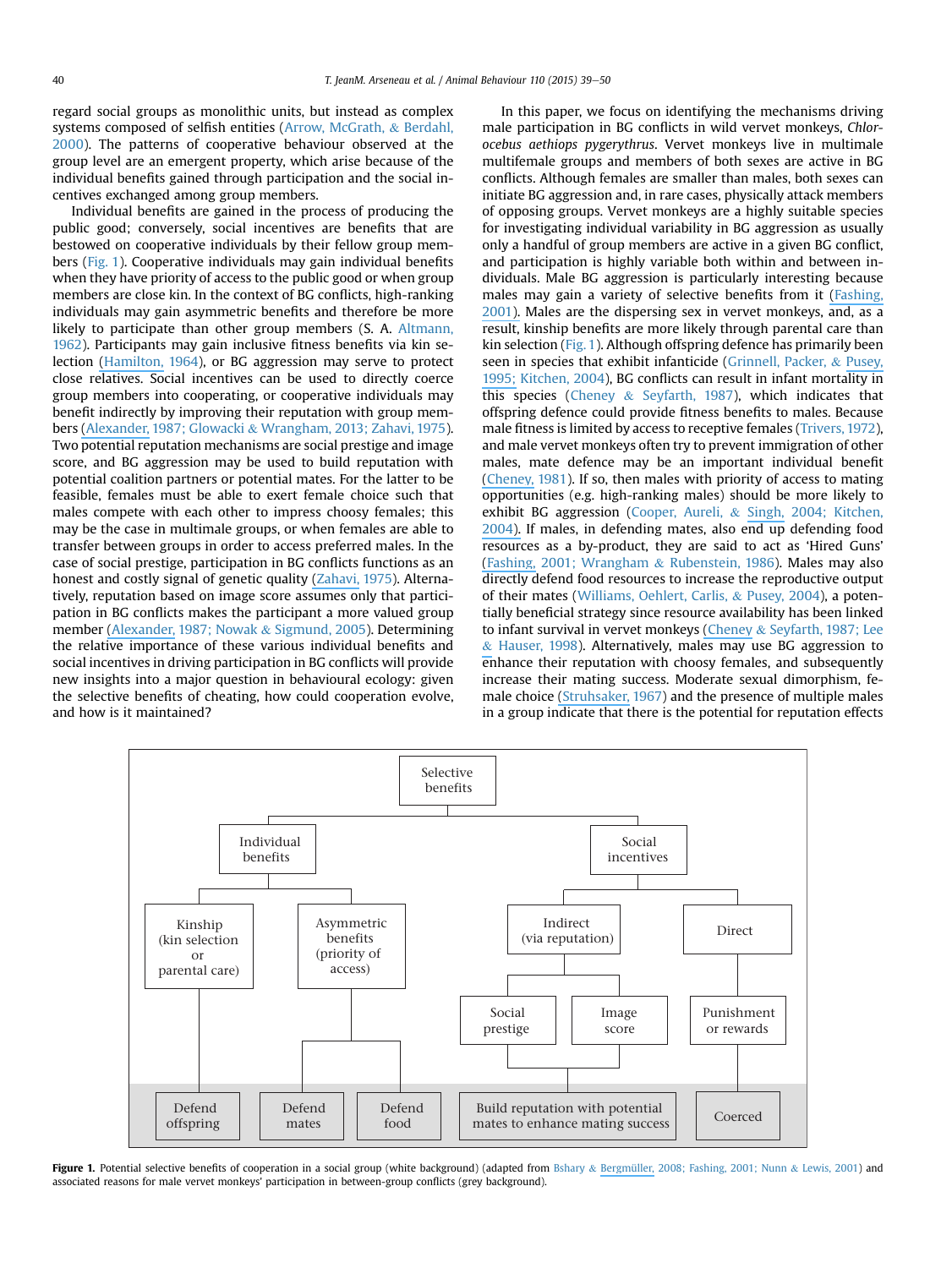in this species. Because male vervet monkeys do not form coalitions, we do not expect males to use BG aggression as a means to build their reputation with potential coalition partners. Similarly, we are unaware of any nonhuman studies showing that rewards and/or punishment are used to manipulate participation in BG conflicts.

The aim of this study was to identify the causes of within- and between-individual variability in BG aggression, in order to determine the relative importance of the various mechanisms driving male participation in BG conflicts. Although many studies have identified variation in the benefits gained by males and females [\(Fashing,](https://www.researchgate.net/publication/225957406_Male_and_female_strategies_during_intergroup_encounters_in_guerezas_(Colobus_guereza)_evidence_for_resource_defense_mediated_through_males_and_a_comparison_with_other_primates._Behav_Ecol_Sociobiol?el=1_x_8&enrichId=rgreq-20cb5913-cbb9-48c8-b4e1-f2d63c0c4fc0&enrichSource=Y292ZXJQYWdlOzI4MzA5MTcxMDtBUzoyODc4NDAxMzYxMjIzNjhAMTQ0NTYzNzg0NDU5Mw==) 2001; Kitchen, 2004, 2006; Van Belle, 2015; Van Belle, Garber, Estrada, & Di Fiore, 2014), uncovering variability in the selective benefits promoting BG aggression within and between individuals of the same age-sex class has proven more difficult. We are unaware of any studies that show clear evidence that multiple mechanisms are at work within a sex. This lack of evidence may be because only a single selective benefit motivates individuals in many species, or because a different methodological approach is necessary to detect variability when it does exist. Previous studies have typically analysed whether individuals have, or have not, exhibited aggression during BG conflicts (e.g. [Cooper](https://www.researchgate.net/publication/225450066_Between_group_encounters_among_Bonnet_Macaques_(Macaca_Radiata)?el=1_x_8&enrichId=rgreq-20cb5913-cbb9-48c8-b4e1-f2d63c0c4fc0&enrichSource=Y292ZXJQYWdlOzI4MzA5MTcxMDtBUzoyODc4NDAxMzYxMjIzNjhAMTQ0NTYzNzg0NDU5Mw==) et al., 2004; [Fashing,](https://www.researchgate.net/publication/225450066_Between_group_encounters_among_Bonnet_Macaques_(Macaca_Radiata)?el=1_x_8&enrichId=rgreq-20cb5913-cbb9-48c8-b4e1-f2d63c0c4fc0&enrichSource=Y292ZXJQYWdlOzI4MzA5MTcxMDtBUzoyODc4NDAxMzYxMjIzNjhAMTQ0NTYzNzg0NDU5Mw==) 2001; Harris, 2010). However, there may be several acts of BG aggression within a single BG conflict, and because such an approach pools all of these, it inherently treats these independent acts as a homogeneous phenomenon. Doing so may mask withinand between-individual variability in the selective benefits of BG aggression. Alternatively, if within- or between-individual variability does exist, then acts of BG aggression may be motivated by different selective benefits, and the context surrounding each act of BG aggression may provide insight into what those selective benefits are.

To test this supposition, we collected detailed observations of male participation in naturally occurring BG conflicts in a wild population of vervet monkeys. Using this data set, we identified four context-specific types of BG aggression exhibited by males: (1) defensive aggression, in response to BG aggression by the opposing group; (2) repelling prospecting males, which was the act of chasing away extragroup males that engaged in neutral (e.g. sitting in close proximity) or affiliative (e.g. grooming or playing) interactions with group members; (3) proactive aggression, which was BG aggression without a female leader or partner; (4) supporting female instigators, which was when males followed/supported a female leader in initiating BG aggression.

In this paper, we first examine male participation during BG conflicts as has typically been done in previous studies, treating BG aggression as a homogeneous phenomenon. Second, we examine BG aggression in each of the four contexts (defensive aggression, repelling prospectors, proactive aggression and supporting female instigators) to determine whether such an approach can provide further insight into the relative importance of the various selective benefits that may drive male participation. If any type of BG aggression serves to protect offspring, we predict that it would primarily be exhibited when there are (more) infants in the group, and by males that were likely to be sires of those infants. If males exhibit BG aggression to defend mates, we predict that this type of aggression would be exhibited predominantly by high-ranking males and be more common in the mating season. If BG aggression of any type functions as food defence, we predict that it would primarily be exhibited in seasons when defensible resources are abundant. Last, if males use a given type of BG aggression to build their reputation with female group members, we would expect this type of aggression to be exhibited primarily during the mating season, and that males that frequently exhibit this type of BG aggression should subsequently experience greater mating success.

# **METHODS**

# Subjects and Study Site

Data were collected on three habituated groups of vervet monkeys at the Mawana Game Reserve (28°00'S, 31°12'E), KwaZulu-Natal, South Africa. Groups consisted of 30–56 individuals and the number of adult males per group ranged from one to seven over the study period. All animals in the three focal groups were individually recognized, as were most of the adults in four neighbouring and frequently encountered groups.

The 22 sampled males were classified as belonging to four different career stages (van Noordwijk & van Schaik, 1988) based on their rank and probability of having sired offspring at the time of each BG conflict. Matings were recorded on an all-occurrence basis (J. [Altmann,](https://www.researchgate.net/publication/18569594_Observational_Study_of_Behavior_Sampling_Methods?el=1_x_8&enrichId=rgreq-20cb5913-cbb9-48c8-b4e1-f2d63c0c4fc0&enrichSource=Y292ZXJQYWdlOzI4MzA5MTcxMDtBUzoyODc4NDAxMzYxMjIzNjhAMTQ0NTYzNzg0NDU5Mw==) 1974), and although low-ranking males did attempt to mate out of sight of the dominant male, the open habitat and frequent terrestrial behaviour of the vervet monkeys meant that matings by both dominant and subordinate males were easily observed by researchers. Thus, the observed matings should be an unbiased sample of the matings that each male actually obtained. For each of the study groups, we calculated the proportion of the observed matings obtained by each male in a given mating season, and classified males having more than 20% of the matings as likely sires. Although we did not use genetic analyses to verify paternity in this study, there is no evidence for paternal kin recognition in this species; therefore, the behavioural proxy we used (i.e. the number of matings males procured, relative to other males in their group) most faithfully represents the information on potential paternity available to the males themselves. Our 20% cutoff was based on the median value of the proportions of matings observed for all males. The mean percentage of matings procured by males below the 20% cutoff was 7%. On average there were 2.2 males (range  $1-3$ ) that were deemed likely sires in each group in a given year, and up to five males with a low probability of having sired offspring (<20% of observed matings). Likely sires were further subdivided into dominant likely sires if they were the alpha male, and subordinate likely sires if they were a subordinate male at the time of the BG conflict. Lastly, uninvested males were subordinate males that had not achieved high mating success in their present group.

To determine whether residency time influenced male BG aggression, we also classified males as being recent immigrants if they had joined their respective groups within the 60 days preceding the BG conflict. This was the maximum length of time that males took to integrate into their group. Similarly, males that would leave their respective groups within the 60 days following the BG conflict were deemed future emigrants.

# Behavioural Data Collection

Behavioural observations were made between January 2012 and February 2014. Groups were followed an average of 6.5 h per day, 5 days per week, for a total of >11 000 observation hours. Participation in BG conflicts was recorded on an all-occurrence basis (J. [Altmann,](https://www.researchgate.net/publication/18569594_Observational_Study_of_Behavior_Sampling_Methods?el=1_x_8&enrichId=rgreq-20cb5913-cbb9-48c8-b4e1-f2d63c0c4fc0&enrichSource=Y292ZXJQYWdlOzI4MzA5MTcxMDtBUzoyODc4NDAxMzYxMjIzNjhAMTQ0NTYzNzg0NDU5Mw==) 1974). Because concurrent experimental research employed provisioning (van de Waal, Borgeaud, & Whiten, 2013), we excluded from our analyses all BG conflicts occurring on days that provisioning had occurred. We defined the onset of a BG encounter when two groups approached within 100 m of each other or initiated vocal interactions over larger distances. At the onset of a BG encounter we recorded the time and the location with a handheld GPS unit (Garmin GPSMAP64, Garmin Ltd). Throughout the BG conflict we recorded all participation events for each individual in the focal group and also noted the participation of the opposing group's members whenever possible. Between-group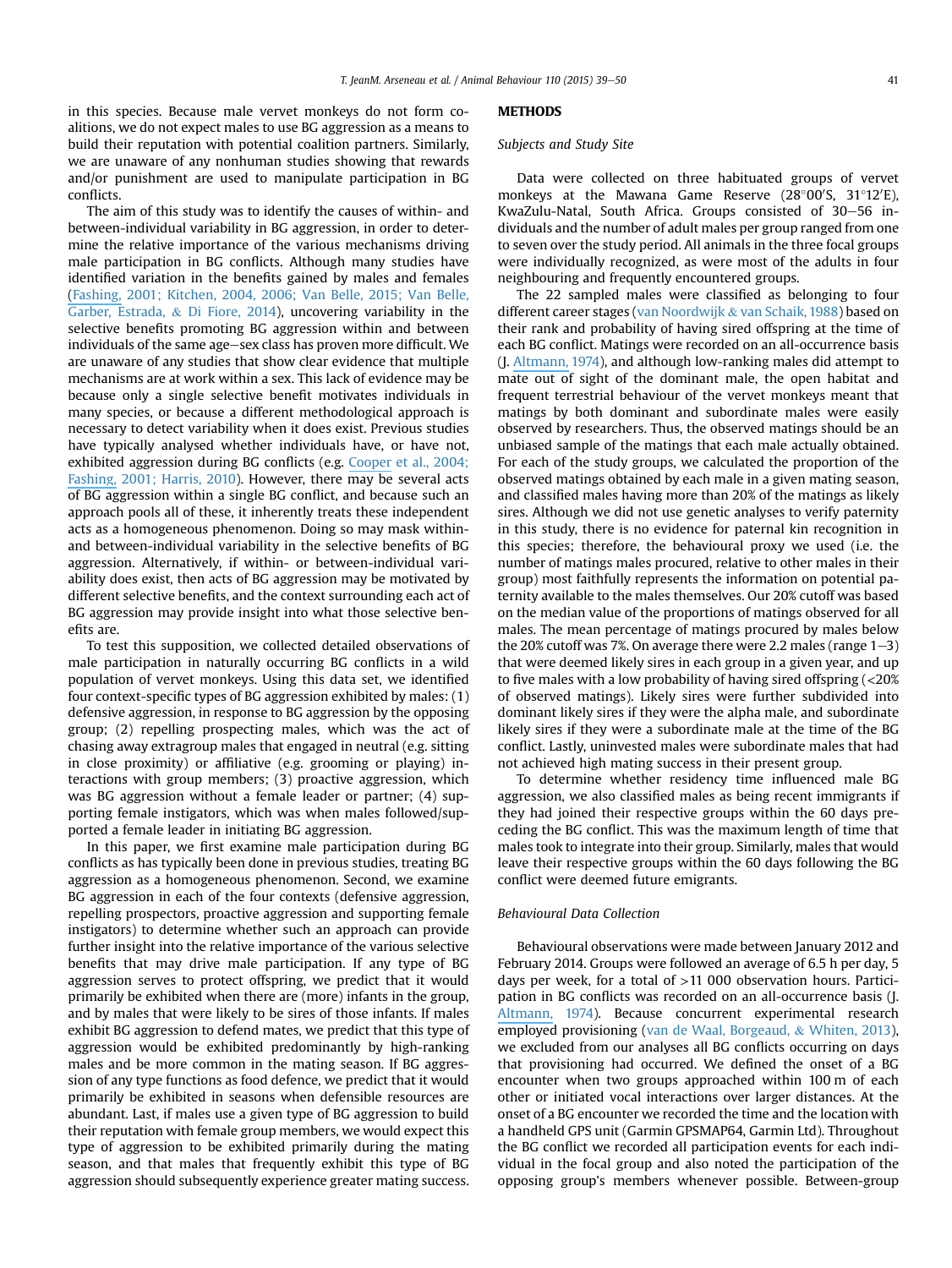encounters were deemed BG conflicts when one or more individuals from either group exhibited aggression to the opposing group. For each aggressive participation event, we recorded the identity of active individuals, the identity of the individual that initiated/led the event, behaviour(s) exhibited, identity of the target individuals (or their sex and age class when their identity was unknown), and whether the aggressive behaviour was proactive (initiated by the focal group) or reactive (in response to aggression by the opposing group). Aggressive behaviours could be directed towards the opposing group as a whole (e.g. running at the group or making aggressive displays and/or vocalizations) or target specific individuals (e.g. chasing or biting).

#### GPS Data and Home Range Estimation

Previous studies have shown that individuals are more likely to exhibit aggression closer to the centre of their home range or in intensely used areas, and as a result groups are more likely to win conflicts in these locations [\(Crofoot](https://www.researchgate.net/publication/51954345_Cheating_monkeys_undermine_group_strength_in_enemy_territory?el=1_x_8&enrichId=rgreq-20cb5913-cbb9-48c8-b4e1-f2d63c0c4fc0&enrichSource=Y292ZXJQYWdlOzI4MzA5MTcxMDtBUzoyODc4NDAxMzYxMjIzNjhAMTQ0NTYzNzg0NDU5Mw==) & Gilby, 2012; Markham, [Alberts,](https://www.researchgate.net/publication/51954345_Cheating_monkeys_undermine_group_strength_in_enemy_territory?el=1_x_8&enrichId=rgreq-20cb5913-cbb9-48c8-b4e1-f2d63c0c4fc0&enrichSource=Y292ZXJQYWdlOzI4MzA5MTcxMDtBUzoyODc4NDAxMzYxMjIzNjhAMTQ0NTYzNzg0NDU5Mw==) & Altmann, 2012). To account for this potentially confounding effect of location, we determined both the distance from each BG conflict location to the home range centre and the longterm intensity of use. We deployed a GPS collar (e-obs Type 1C light, e-obs GmbH) on one adult female in each group, and programmed it to obtain GPS-fixes every 30 min, from 0500 to 1900 hours, between March 2013 and February 2014. Over this period, utilization distributions were estimated for each group using the Brownian bridge movement model (Horne, Garton, Krone, & Lewis, 2007) as implemented by Buchin, Sijben, Arseneau, and Willems  $(2012)$  in R (version 3.0.2, R Core Team, 2014). Fixes from the beginning, and end, of the day that were within 50 m of the start, and finish, locations, were censored to restrict our calculations to the diurnal activity period of the animals. After estimating the utilization distribution, we used the 99% isopleth to delineate home range boundaries, and from this calculated the home range centroid. For each BG conflict location, we determined the local intensity of use from the estimated utilization distribution, and the distance to the home range centroid. Intensity of use values were reciprocal-log transformed in order to stabilize our statistical models and ensure convergence of maximum-likelihood parameter estimates. Although we did not have GPS location data across the entire study period, the observed range use of all three focal groups was stable between years. Thus, areas of higher intensity of use in the period with active GPS loggers suitably represented the longerterm value of an area for the purpose of this study.

# Habitat Productivity

As an index of local habitat productivity, we calculated monthly average normalized difference vegetation index (NDVI) values from the MODIS MCD43A4 data set (version 5, processed by NASA's LP DAAC (NASA Land Processes Distributed Active Archive Center (LP DAAC), [https://lpdaac.usgs.gov/dataset\\_discovery/modis/modis\\_](https://lpdaac.usgs.gov/dataset_discovery/modis/modis_products_table/mcd43a4) [products\\_table/mcd43a4\)](https://lpdaac.usgs.gov/dataset_discovery/modis/modis_products_table/mcd43a4) and redistributed by WAMIS at http:// wamis.meraka.org/za/). The NDVI is a well-established proxy of the amount and vigour of green vegetation, and strongly correlates with field measurements of food availability and shelter in vervet monkeys (Willems, Barton, & Hill, 2009). Over the study period, monthly average NDVI values ranged from 0.25 to 0.67 with larger values indicating denser and more photosynthetically active vegetation.

# Statistical Analyses

We included male career stage and residency status as independent factors in our analyses of BG aggression. We also included four seasonal factors (the onset of the birth season, number of infants, seasonal resource abundance and mating season), the intensity of use of the BG conflict location, distance to the home range centre and the asymmetry in group size as independent factors. The first infants were typically born in September or October. We included the first month of the birth season (30 days following the first birth in the group: yes or no) in our analyses to test whether males were more aggressive when they first became likely sires. We defined the number of infants in the group as the number of individuals less than 3 months old. Monthly NDVI values were included as a proxy of seasonal resource (food and shelter) abundance [\(Willems](https://www.researchgate.net/publication/46512307_Remotely_sensed_productivity_regional_home_range_selection_and_local_range_use_by_an_omnivorous_primate?el=1_x_8&enrichId=rgreq-20cb5913-cbb9-48c8-b4e1-f2d63c0c4fc0&enrichSource=Y292ZXJQYWdlOzI4MzA5MTcxMDtBUzoyODc4NDAxMzYxMjIzNjhAMTQ0NTYzNzg0NDU5Mw==) et al., 2009), with above-average NDVI values typically occurring between December and May. We classified the mating season as months in which the average mating rate was greater than two matings per 100 observation hours (April to August 2012; April to July 2013). Last, because previous studies have shown that individuals may modulate their participation in BG conflicts according to the relative fighting ability of their group, being active primarily when their group is outnumbered and their participation is most needed (Heinsohn & [Packer,](https://www.researchgate.net/publication/7292450_Experimental_Test_of_Female_Black_Howler_Monkey_(_Alouatta_pigra_)_Responses_to_Loud_Calls_from_Potentially_Infanticidal_Males__Effects_of_Numeric_Odds_Vulnerable_Offspring_and_Companion_Behavior?el=1_x_8&enrichId=rgreq-20cb5913-cbb9-48c8-b4e1-f2d63c0c4fc0&enrichSource=Y292ZXJQYWdlOzI4MzA5MTcxMDtBUzoyODc4NDAxMzYxMjIzNjhAMTQ0NTYzNzg0NDU5Mw==) 1995; Kitchen, [2006\),](https://www.researchgate.net/publication/7292450_Experimental_Test_of_Female_Black_Howler_Monkey_(_Alouatta_pigra_)_Responses_to_Loud_Calls_from_Potentially_Infanticidal_Males__Effects_of_Numeric_Odds_Vulnerable_Offspring_and_Companion_Behavior?el=1_x_8&enrichId=rgreq-20cb5913-cbb9-48c8-b4e1-f2d63c0c4fc0&enrichSource=Y292ZXJQYWdlOzI4MzA5MTcxMDtBUzoyODc4NDAxMzYxMjIzNjhAMTQ0NTYzNzg0NDU5Mw==) we also considered the effect that asymmetry in group size had on male participation. Relative group size was defined as the relative number of adults and subadults in the focal group minus the number in the opposing group. We included adults and subadults as these were the two age classes that typically participated aggressively during BG conflicts.

All statistical analyses were conducted in R (version 3.0.3, R Core Team, 2014) using the lme4 package (version 1.1-4, Bates, Maechler, Bolker, & Walker, 2014) and nlme packages (version 3.1-113, Pinheiro & [Bates,](https://www.researchgate.net/publication/279236477_Package_Lme4_Linear_Mixed-Effects_Models_Using_Eigen_and_S4?el=1_x_8&enrichId=rgreq-20cb5913-cbb9-48c8-b4e1-f2d63c0c4fc0&enrichSource=Y292ZXJQYWdlOzI4MzA5MTcxMDtBUzoyODc4NDAxMzYxMjIzNjhAMTQ0NTYzNzg0NDU5Mw==) 2014). In our first analysis, we built a generalized linear mixed model (GLMM) to test the relative importance of the various independent factors (e.g. male career stage, residency, season, location and relative group size) in explaining whether or not males behaved aggressively during BG conflicts. In this first analysis, all aggressive acts were treated as a homogeneous phenomenon as we did not take into account the context in which they occurred. In our second set of analyses we used four separate GLMMs to investigate which factors influenced whether males (1) exhibited defensive aggression, (2) repelled prospecting males, (3) exhibited proactive aggression or (4) supported female instigators during BG conflicts.

In all GLMMs the response variable was binary, and we therefore set a binomial error structure and logit link function in our models. We included male identity nested within group as random effects in all models to account for repeated sampling of individuals (Zuur, Ieno, Walker, Saveliev, & Smith, 2009). When we tested the effect of male career stage, uninvested males were always coded as the reference category. When both dominant and subordinate likely sires showed a similar pattern of behaviour, but one showed a significant effect and the other only a trend, we pooled all sires, regardless of their rank, and reran the model to determine the overall effect of being a likely father (in each case, both models are presented in the Appendix). Doing so had very little effect on parameter estimates.

We tested the significance of five interaction terms (male career stage  $*$  month following first birth, male career stage  $*$  number of infants, male career stage  $*$  monthly average NDVI, male career stage  $*$  mating season, and number of infants  $*$  relative group size) in each GLMM with likelihood ratio tests ( $\chi^2$  test statistic), comparing the model with only main effects included to the model with each interaction included [\(Bolker](https://www.researchgate.net/publication/221995574_Generalized_Linear_Mixed_Models_A_Practical_Guide_for_Ecology_and_Evolution?el=1_x_8&enrichId=rgreq-20cb5913-cbb9-48c8-b4e1-f2d63c0c4fc0&enrichSource=Y292ZXJQYWdlOzI4MzA5MTcxMDtBUzoyODc4NDAxMzYxMjIzNjhAMTQ0NTYzNzg0NDU5Mw==) et al., 2009; Zuur et al., [2009\).](https://www.researchgate.net/publication/221995574_Generalized_Linear_Mixed_Models_A_Practical_Guide_for_Ecology_and_Evolution?el=1_x_8&enrichId=rgreq-20cb5913-cbb9-48c8-b4e1-f2d63c0c4fc0&enrichSource=Y292ZXJQYWdlOzI4MzA5MTcxMDtBUzoyODc4NDAxMzYxMjIzNjhAMTQ0NTYzNzg0NDU5Mw==) Interactions that did not improve model fit at the significance level of  $\alpha = 0.1$  were not retained in the final model. In all analyses,  $\alpha$  was set at 0.05, but we briefly discuss nonsignificant trends ( $P < 0.10$ ) when they are biologically interesting.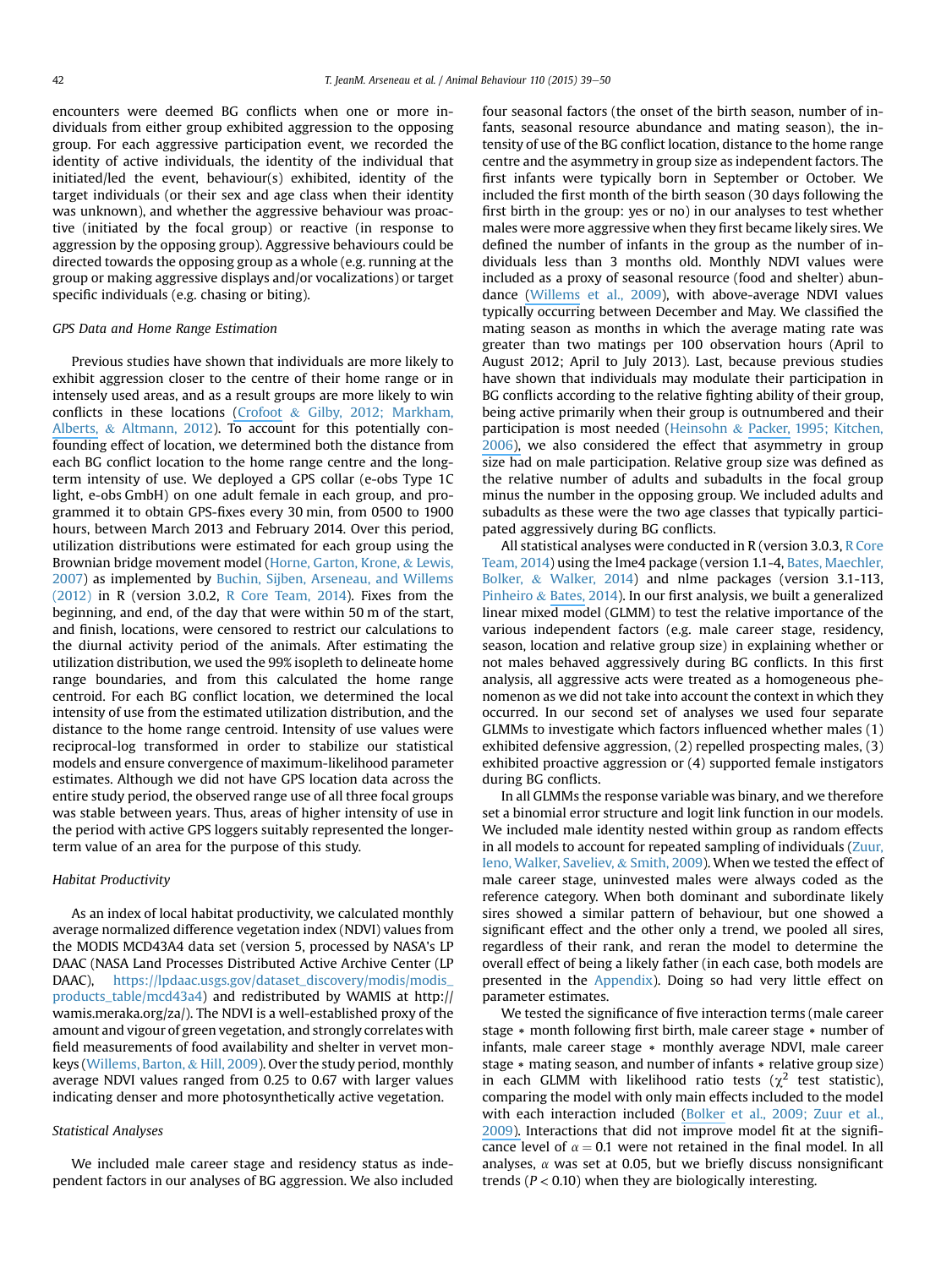0.5

To test whether any of the four types of BG aggression were related to male mating success, we used linear mixed-effects models (LMMs). We tested whether the proportion of BG conflicts in which males exhibited each aggression type (between January and the end of the mating season) correlated with their subsequent mating success that year. We excluded males that immigrated at the end of the mating season (were not present for at least three BG conflicts) from these analyses. The response variable, individual daily mating rate, was arcsine-square-root transformed prior to analysis, and we included individual male identity nested within group as a random effect [\(Zuur](https://www.researchgate.net/publication/278028778_Mixed_Effects_Models_and_Extensions_in_Ecology_With_R?el=1_x_8&enrichId=rgreq-20cb5913-cbb9-48c8-b4e1-f2d63c0c4fc0&enrichSource=Y292ZXJQYWdlOzI4MzA5MTcxMDtBUzoyODc4NDAxMzYxMjIzNjhAMTQ0NTYzNzg0NDU5Mw==) et al., 2009).

We based our inferences on full models (plus important interaction effects) rather than using a stepwise procedure to avoid false positives and biased effect size estimates [\(Forstmeier](https://www.researchgate.net/publication/49814122_Cryptic_multiple_hypotheses_testing_in_linear_models_Overestimated_effect_sizes_and_the_winner) & Schielzeth, [2011\).](https://www.researchgate.net/publication/49814122_Cryptic_multiple_hypotheses_testing_in_linear_models_Overestimated_effect_sizes_and_the_winner) Following statistical convention we did not interpret main effects if the predictor variable featured in a significant interaction effect. The overall significance of each GLMM was assessed by comparing the final model to the null model (model including intercept and random effects only) using a likelihood ratio test, while the total variance explained ( $R^2_{\text{GLMM(c)}}$ ) was estimated following the method described by Nakagawa and Schielzeth (2013). For LMM models, we present the marginal rather than conditional  $R^2_{\ \ LMM}$  because we were only interested in the variance explained by the fixed effects.

# Ethical Note

All data collection protocols were approved by local and national authorities, as well as the Ezemvelo KZN Wildlife Ethics Board in South Africa. In the course of this study period we trapped nine adult females in the three main study groups in order to outfit each with a GPS collar. We modified the trapping method used by [Grobler](https://www.researchgate.net/publication/257873997_A_Novel_Trap_Design_for_the_Capture_and_Sedation_of_Vervet_Monkeys_(Chlorocebus_aethiops)?el=1_x_8&enrichId=rgreq-20cb5913-cbb9-48c8-b4e1-f2d63c0c4fc0&enrichSource=Y292ZXJQYWdlOzI4MzA5MTcxMDtBUzoyODc4NDAxMzYxMjIzNjhAMTQ0NTYzNzg0NDU5Mw==) and Turner (2010) so that researchers could use a rope to trigger the trap and target the desired individual (i.e. an adult female). Once captured, females were tranquillized with ketamine, weighed, and a GPS collar fitted before they were released. After being released in a shady and covered location, females were observed until they had recovered and returned to their group. The weight of GPS collars was 120 g, which is equivalent to approximately 3% of the body weight of the smallest adult female that we collared. GPS collars were active for  $4-5$  months before the battery failed; thus, we deployed GPS collars onto three females in each of the three groups to obtain 1 year of continuous movement data.

# **RESULTS**

In total we observed more than 400 BG encounters, half of which escalated into a BG conflict. We restricted our analyses to a subset of 126 BG conflicts in which all independent factors were known. On average, an individual male was only aggressive in a quarter of the BG conflicts that his group experienced, but participation was highly variable among the 22 males (mean proportion of encounters  $\pm$  SD: 0.25  $\pm$  0.20; Fig. 2). The most frequently observed types of aggression were defensive aggression  $(0.08 \pm 0.12)$ , repelling prospecting males  $(0.06 \pm 0.08)$  and supporting instigator females ( $0.10 \pm 0.10$ ). Conversely, males rarely initiated proactive aggression without a female partner  $(0.03 \pm 0.05)$ .

# Treating Acts of BG Aggression as Homogeneous

In our first analysis, in which we did not differentiate between acts of BG aggression within BG conflicts, we found that male career stage was an important predictor of male BG aggression. Dominant likely sires were more likely to behave aggressively during BG



Figure 2. Mean proportion of between-group conflicts in which males participated aggressively and exhibited each type of context-specific, between-group (BG) aggression. Error bars depict SD.

conflicts than uninvested males (subordinate males that were unlikely to have sired offspring), particularly when there were more infants in the group (Fig. 3a, Table A1). Subordinate likely sires showed a similar pattern of participation, but the interaction term just failed to reach statistical significance (Fig. 3a, Table A1). However, when we pooled all likely sires, regardless of their rank, an overall positive interaction between the number of infants in the group and being a likely sire was apparent (Table A2). Males were more likely to be aggressive in the first month of the birth season than during the rest of the year (Table A2), and males tended to exhibit BG aggression more if there were infants in the group and their group was at a numerical disadvantage (Fig. 3b, Table A2). Alternatively, when there were infants in the group and their group was at a numerical advantage, males were the least active in BG conflicts. Thus, males, and likely sires in particular, appeared to be sensitive to the risk that BG conflicts posed to probable offspring. Males that had recently immigrated tended to participate in BG conflicts less frequently than other males (Table A2). We detected no effect of seasonal resource abundance, mating season, the annual intensity of use of the conflict location or the distance to the home range centre on the probability that males were aggressive during BG conflicts (Table A2).

## Context 1: Defensive BG Aggression

In our second set of analyses, we classified acts of BG aggression into four categories according to the context in which the aggression was exhibited. We found that likely sires were more likely to exhibit defensive BG aggression, although dominant and subordinate likely sires did not show the same strength of response. Subordinate likely sires were more likely to reactively defend their group members than uninvested males, while dominant likely sires showed only a tendency to do the same (Table A3). However, when we pooled all likely sires, regardless of their rank, we found that a high likelihood of paternity was associated with higher frequencies of defensive aggression (Table A4). In contrast, dominant males without a high likelihood of paternity showed no greater tendency to exhibit defensive aggression than did uninvested males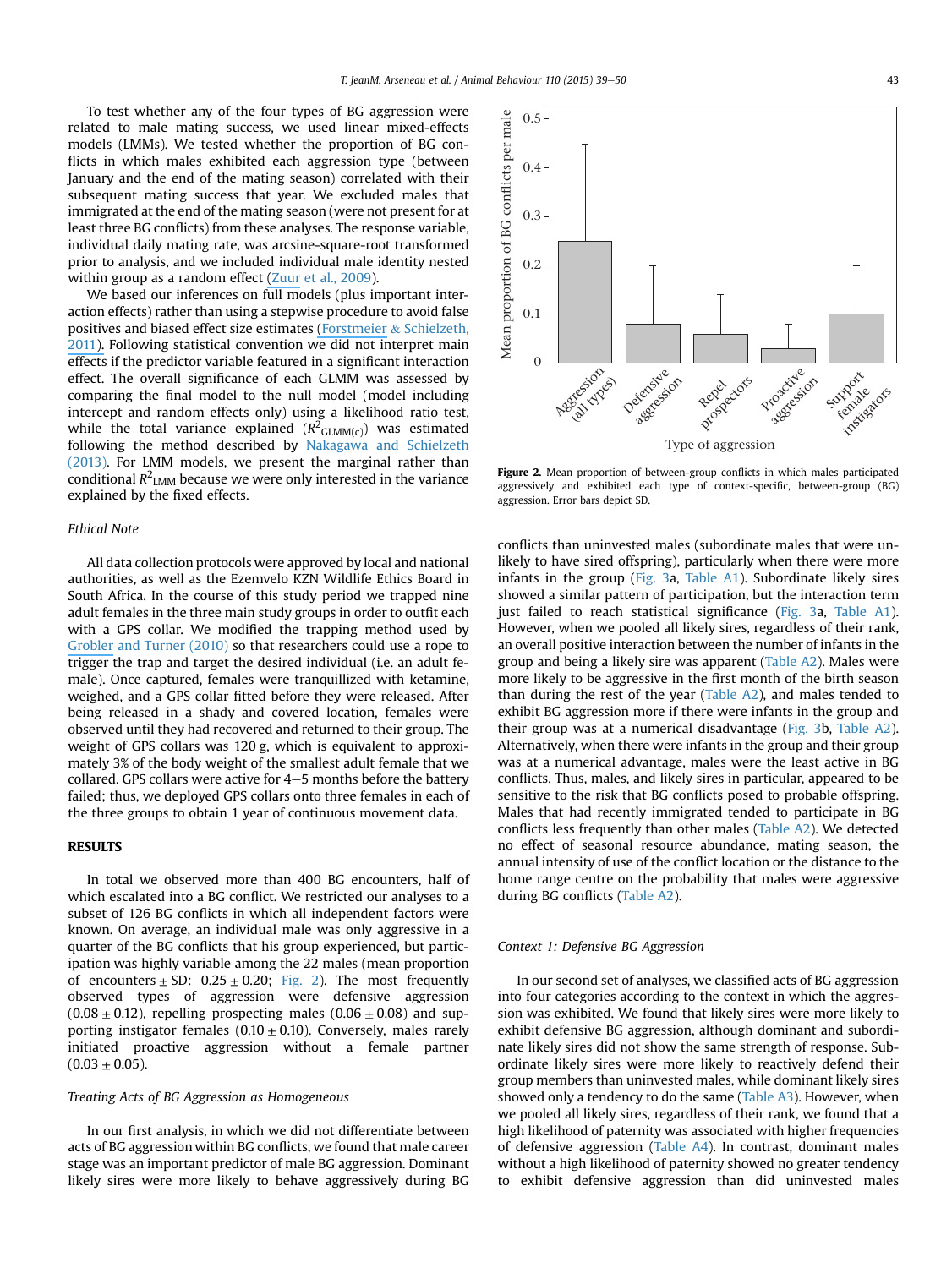

Figure 3. Probability of a male participating aggressively during between-group (BG) conflicts as a function of (a) the interaction between male career stage and number of infants in the group and (b) the interaction between relative group size and the number of infants in the group. Prediction lines were obtained by plotting GLMM predictions (Table A1), setting all additional predictor variables to their mean values. In (b), we averaged predicted probabilities across the four categories of male career stage to illustrate the expected probability of aggression for an average male in our population.

(Table A4). Males used defensive aggression independent of season, location and relative group size (Table A4).

# Context 2: Repelling Prospecting Males

Dominant likely sires showed a stronger tendency to repel prospecting males than subordinate likely sires (Table A5) but overall, males that were likely sires were more likely to exhibit this type of BG aggression than uninvested males (Table A6). There was a weak tendency for males to exhibit BG aggression in this context during seasons of high resource abundance (Table A6). This was the time of year that BG conflicts were frequent and of a long duration, and therefore when males had the most opportunities to prospect. Males repelled prospecting males independent of their immigration status, season, location and relative group size (Table A6).

# Context 3: Proactive BG Aggression

Proactive aggression was also more likely to be exhibited by likely sires than uninvested males, regardless of whether they were dominant or subordinate (Table A7). In contrast, dominant males without a high likelihood of paternity showed no greater tendency to exhibit proactive aggression than did uninvested males (Table A7). Between-group aggression in this context was rare (Fig. 2), but we never observed recent immigrants exhibiting proactive aggression. We found no significant season or location effects in this context, and relative group size was also unimportant (Table A7).

# Context 4: Supporting Female Instigators

In the context of supporting female instigators, males showed different patterns of BG aggression than they did in the other three contexts. Importantly, males were significantly more likely to support female instigators during the mating season than other times of year (Tables A8, A9). We also found a significant interaction between male career stage and resource abundance, indicating that dominant males tended to start supporting female instigators  $2-3$ months prior to the onset of the mating season, as this is the time when NDVI values tended to be greater than 0.5 (Fig. 4, Table A9). This tendency, however, was weaker for dominant likely sires than dominant unlikely sires (Fig. 4, Table A8). We detected no significant effect of the number of infants in the group, location or relative group size (Table A9). There was a weak tendency for males to exhibit this type of aggression during the first month of the birth season (Table A9).



Figure 4. Probability that males supported female instigators during between-group conflicts, as a function of the interaction between male career stage and the monthly average NDVI values, a proxy of seasonal resource abundance. Prediction lines were obtained by plotting GLMM predictions (Table A8), setting all additional predictor variables to their mean values.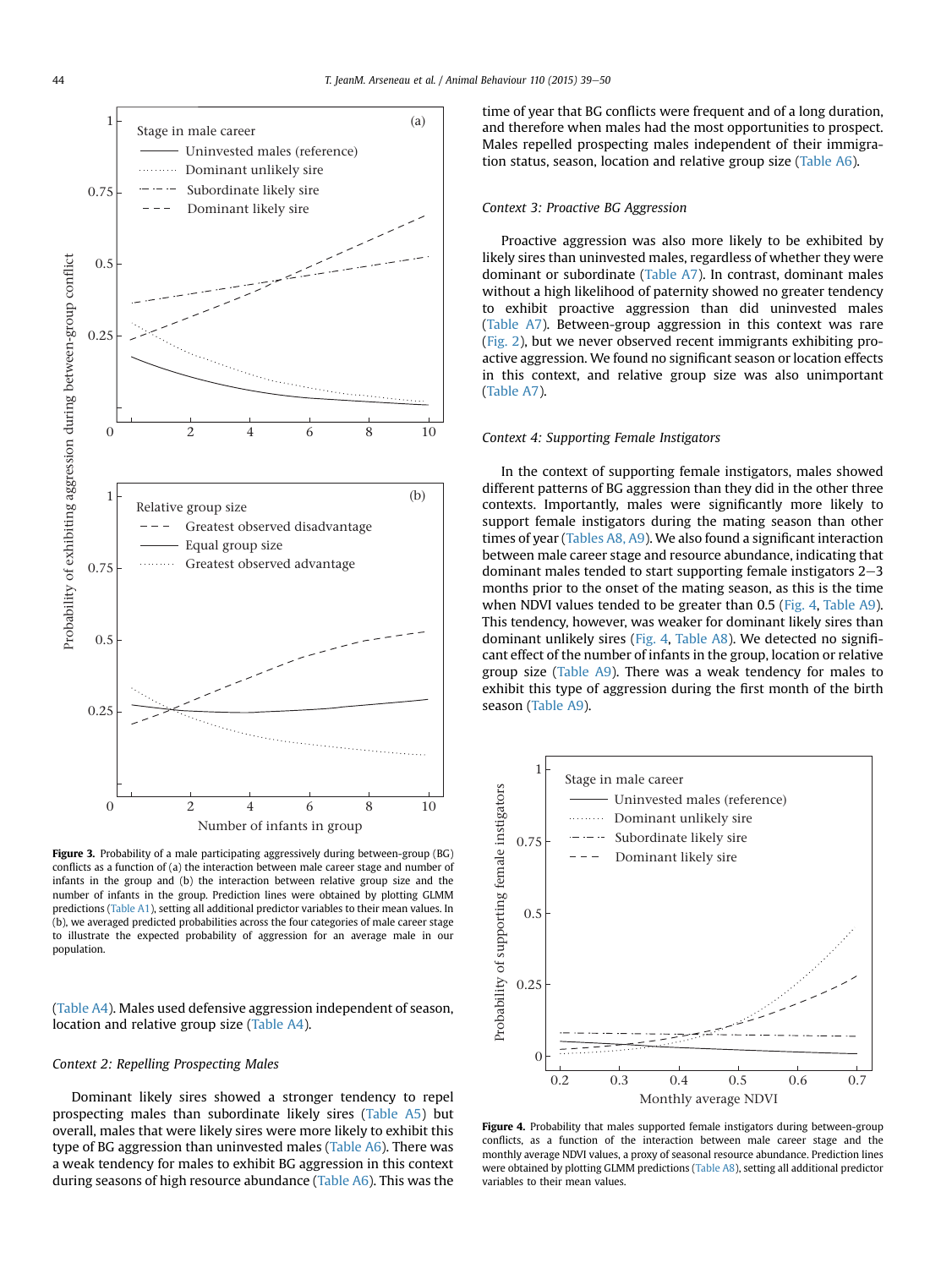# Male BG Aggression and Subsequent Mating Success

We found that the propensity to exhibit BG aggression in all four contexts was at least weakly associated with subsequent mating success (Fig. 5). However, only BG aggression in the context of supporting female instigators showed a strong correlation; the frequency that individual males exhibited this type of BG aggression explained approximately a third of the variability in male mating success (LMM:  $R^2$ <sub>LMM(m)</sub> = 0.28, t = 3.28, P = 0.008; Fig. 5d). Furthermore, BG aggression to support female instigators explained almost twice as much variation in the subsequent mating success of individual males than did exhibiting defensive aggression  $(R^2_{LMM(m)} = 0.15, t = 2.23, P = 0.050;$  Fig. 5a), repelling prospectors ( $R^2$ <sub>LMM(m)</sub> = 0.14, t = 0.053, P = 0.053; Fig. 5b) or proactive aggression  $(R^2_{LMM(m)} = 0.15, t = 2.26, P = 0.047;$  Fig. 5c). We observed relatively low mating skew such that on average there were 2.2 males per group that obtained >20% of the matings in a given year. Thus, the observed relationship between supporting female instigators and individual mating success was not simply a dominance effect, as there were usually one or two subordinate males that were relatively successful in obtaining mating opportunities.

# **DISCUSSION**

The aim of this study was to determine the relative importance of various individual benefits and social incentives in modulating male aggression during BG conflicts. By considering the social and ecological context surrounding each act of BG aggression, we found evidence for two selective benefits of male participation in BG conflicts. Our findings suggest that likely sires employed an offspring defence strategy, and that reputation effects probably promote male support of female instigators during and just prior to the onset of the mating season. We found little evidence that males fight in BG conflicts to directly defend food or mates, and, unlike other studies (e.g. Crofoot, Gilby, Wikelski, & [Kays,](https://www.researchgate.net/publication/230574122_Intergroup_conflict_Ecological_predictors_of_winning_and_consequences_of_defeat_in_a_wild_primate_population?el=1_x_8&enrichId=rgreq-20cb5913-cbb9-48c8-b4e1-f2d63c0c4fc0&enrichSource=Y292ZXJQYWdlOzI4MzA5MTcxMDtBUzoyODc4NDAxMzYxMjIzNjhAMTQ0NTYzNzg0NDU5Mw==) 2008; Markham [et](https://www.researchgate.net/publication/230574122_Intergroup_conflict_Ecological_predictors_of_winning_and_consequences_of_defeat_in_a_wild_primate_population?el=1_x_8&enrichId=rgreq-20cb5913-cbb9-48c8-b4e1-f2d63c0c4fc0&enrichSource=Y292ZXJQYWdlOzI4MzA5MTcxMDtBUzoyODc4NDAxMzYxMjIzNjhAMTQ0NTYzNzg0NDU5Mw==) al., 2012), we detected no effect of location.

# Evidence for Offspring Defence

When we examined BG aggression as a homogeneous behavioural phenomenon, we found that likely sires were those most likely to participate in BG conflicts, indicating that offspring protection may be an important selective benefit of male BG aggression in vervet monkeys. Males were more likely to exhibit BG



Figure 5. Linear mixed-effects models of the relationship between the proportion of between-group (BG) encounters that males (a) exhibited defensive aggression, (b) repelled prospectors, (c) exhibited proactive aggression and (d) supported female instigators and their subsequent mating success. Each male's daily mating rates were arcsine-square-root transformed prior to analyses.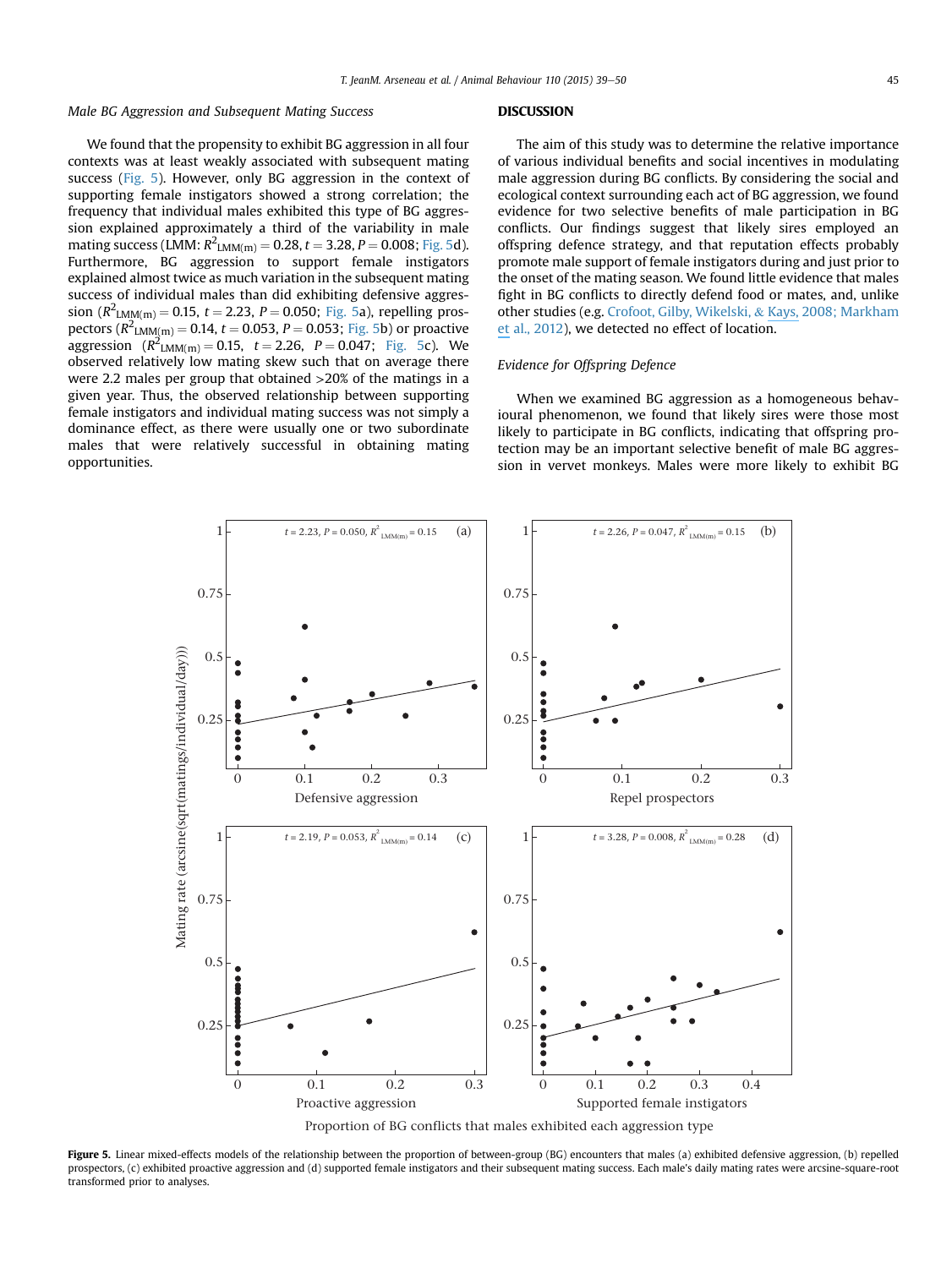aggression when there were (more) infants present, and when being at a numerical disadvantage could increase the risk of injury or death for group members (Mosser & Packer, 2009; Sillero-Zubiri & Macdonald, 1998). In many of the BG conflicts that we observed, the group that was at a numerical disadvantage made little attempt to defend a given location, and fled as the larger group approached. On numerous occasions we observed that small infants were at risk of being left behind, presumably when they had strayed too far from their mothers and could not be collected quickly as the group fled. When left behind, infants were attacked by members of the opposing group; as has also been reported in other studies (Cheney & Seyfarth, 1987), these attacks could result in death. To mitigate this risk, males from numerically inferior groups often ran to meet the opposing group and exhibited defensive aggression, seemingly to ensure that their fleeing group members escaped safely. Conversely, the reduced need for males in larger groups to respond defensively may explain why we found that males in numerically superior groups were less likely to participate aggressively during BG conflicts when there were infants in the group. Together, anecdotal and empirical evidence supports the hypothesis that escalated BG conflicts pose a risk to potential offspring, such that likely sires may gain fitness benefits by acting as Protective Parents.

Males often chase away extragroup males that are attempting to affiliate with group members during BG encounters, and this tendency has been cited as evidence for mate defence in vervet monkeys [\(Cheney,](https://www.researchgate.net/publication/16003465_Intergroup_Encounters_among_Free-Ranging_Vervet_Monkeys?el=1_x_8&enrichId=rgreq-20cb5913-cbb9-48c8-b4e1-f2d63c0c4fc0&enrichSource=Y292ZXJQYWdlOzI4MzA5MTcxMDtBUzoyODc4NDAxMzYxMjIzNjhAMTQ0NTYzNzg0NDU5Mw==) 1981). Because dominant males typically experienced the greatest mating success, we expected that they, rather than likely sires, would exhibit aggression in this context if prospecting males were perceived primarily as mating competitors. However, we found it was likely sires that were most likely to repel prospecting males, suggesting that the latter are not perceived as future competition, but rather as a threat to potential offspring. Anecdotally, prospecting males were often tolerated in close proximity for long periods, and curious juveniles were those most likely to approach closely and interact with them. It was often after a conflict between juveniles and prospecting males that the latter were chased away.

Previous evidence of offspring defence has primarily been found in species with high paternity certainty and frequent infanticide (e.g. [Kitchen,](https://www.researchgate.net/publication/222553708_Kitchen_D._M._Alpha_male_black_howler_monkey_responses_to_loud_calls_effect_of_numeric_odds_male_companion_behaviour_and_reproductive_investment._Anim._Behav._67_125-139?el=1_x_8&enrichId=rgreq-20cb5913-cbb9-48c8-b4e1-f2d63c0c4fc0&enrichSource=Y292ZXJQYWdlOzI4MzA5MTcxMDtBUzoyODc4NDAxMzYxMjIzNjhAMTQ0NTYzNzg0NDU5Mw==) 2004; Wich, Assink, & Sterck, 2004). To our knowledge, our results are the first to indicate that male BG aggression can function as paternal care in a species with multimale groups and low paternity certainty. In the absence of kin recognition, males may evaluate their probability of paternity based on their past mating success [\(Moscovice](https://www.researchgate.net/publication/229308247_Hedging_their_bets_Male_and_female_chacma_baboons_form_friendships_based_on_likelihood_of_paternity?el=1_x_8&enrichId=rgreq-20cb5913-cbb9-48c8-b4e1-f2d63c0c4fc0&enrichSource=Y292ZXJQYWdlOzI4MzA5MTcxMDtBUzoyODc4NDAxMzYxMjIzNjhAMTQ0NTYzNzg0NDU5Mw==) et al., 2010), and when BG conflicts pose a threat to offspring survival, males may gain fitness benefits by defending likely offspring, even in the face of paternity uncertainty.

# Evidence for Mate Defence

The only context in which we saw a significant mating season effect was in supporting female instigators. While this finding may superficially seem to support a mate defence strategy, it is unlikely given other evidence. If male aggression during the mating season provided an individual benefit, we would expect that males would be equally as likely to exhibit this type of aggression without a female partner; however, proactive BG aggression was extremely rare, and did not show the same seasonal pattern. Thus, it seems likely that an alternative mechanism can better explain this mating season effect.

# Evidence for Food Defence

Resource availability, as indexed by NDVI, had a significant influence on the participation of dominant males in the context of supporting female instigators. Again, given that proactive BG aggression was rare, and did not show the same seasonal pattern, it is unlikely that dominant males exhibit this type of aggression to defend food directly, and that an alternative explanation is required for this interaction term.

# Evidence for a Reputation Effect

We found a significant effect of mating season on the tendency of males to support female instigators. Furthermore, dominant males tended to start exhibiting this type of BG aggression a few months in advance of the mating season. This period (i.e. approximately December to February) is typically characterized by the presence of high-quality fruits and high NDVI values, and is when females were most active in BG conflicts. Given that males that displayed this type of BG aggression were following female leaders, and therefore cooperating with females to defend valuable resources, there is a strong possibility that this type of BG aggression is motivated by social incentives rather than individual benefits. Indirect social incentives (i.e. reputation effects) are a feasible mechanism for promoting male participation in BG conflicts in this species because of the extent to which females can choose their mating partners. Females were often observed to refuse matings with both dominant and subordinate males, regardless of differences in body size. Some males were frequently denied copulations, while others were almost never refused, indicating that females have preferences among male group members. Furthermore, male mating success was strongly related to the proportion of BG conflicts inwhich they had supported female instigators. Together, these findings suggest that males probably support females in fighting for valuable resources as a means of building a good reputation, the benefits of which can be reaped during the subsequent mating season. In species in which females are able to use social incentives to exert leverage over males, cooperation may be sexually selected for through female preferences for cooperative males, and males would more accurately be characterized as 'Reluctant Recruits' than 'Hired Guns'.

Although other authors have previously proposed that males may use participation in BG conflicts as a means of building their reputation with female group members [\(Fashing,](https://www.researchgate.net/publication/225957406_Male_and_female_strategies_during_intergroup_encounters_in_guerezas_(Colobus_guereza)_evidence_for_resource_defense_mediated_through_males_and_a_comparison_with_other_primates._Behav_Ecol_Sociobiol?el=1_x_8&enrichId=rgreq-20cb5913-cbb9-48c8-b4e1-f2d63c0c4fc0&enrichSource=Y292ZXJQYWdlOzI4MzA5MTcxMDtBUzoyODc4NDAxMzYxMjIzNjhAMTQ0NTYzNzg0NDU5Mw==) 2001; Steenbeek, [1999\),](https://www.researchgate.net/publication/225957406_Male_and_female_strategies_during_intergroup_encounters_in_guerezas_(Colobus_guereza)_evidence_for_resource_defense_mediated_through_males_and_a_comparison_with_other_primates._Behav_Ecol_Sociobiol?el=1_x_8&enrichId=rgreq-20cb5913-cbb9-48c8-b4e1-f2d63c0c4fc0&enrichSource=Y292ZXJQYWdlOzI4MzA5MTcxMDtBUzoyODc4NDAxMzYxMjIzNjhAMTQ0NTYzNzg0NDU5Mw==) we present the first evidence, outside of humans, that BG aggression can be associated with increased mating success [\(Chagnon,](https://www.researchgate.net/publication/6024114_Life_Histories_Blood_Revenge_and_Warfare_in_a_Tribal_Population?el=1_x_8&enrichId=rgreq-20cb5913-cbb9-48c8-b4e1-f2d63c0c4fc0&enrichSource=Y292ZXJQYWdlOzI4MzA5MTcxMDtBUzoyODc4NDAxMzYxMjIzNjhAMTQ0NTYzNzg0NDU5Mw==) 1988; Glowacki & Wrangham, 2013, 2015). To further delineate which reputation mechanism best explains the patterns of behaviour observed in vervet monkeys (i.e. social prestige versus image score), future studies would have to determine whether male BG aggression is an honest signal of male quality (Bergmüller, Johnstone, Russell, & Bshary, 2007).

In this study, we demonstrated that apparent food or mate defence is not easily interpreted in species with female choice. Similar caution should be taken in interpreting findings in species in which females can disperse to access preferred males, or in which group members form coalitions. In such cases, seasonal variability in participation could indicate either that BG aggression is driven by individual benefits, or that individuals fight in BG conflicts to improve their reputation with group members. When working on species in which reputation effects may influence BG aggression, it is important to consider both the ecological and the social context in which individuals participate. Social context could be 'with whom individuals cooperate' during BG conflicts, as was examined in this study, or 'whose presence' influences individual participation (e.g. Meunier, Molina-Vila, & Perry, 2012).

# Elucidating Individual Variability by Considering Context

Despite the important role that individual variability plays in overcoming collective action problems in theoretical models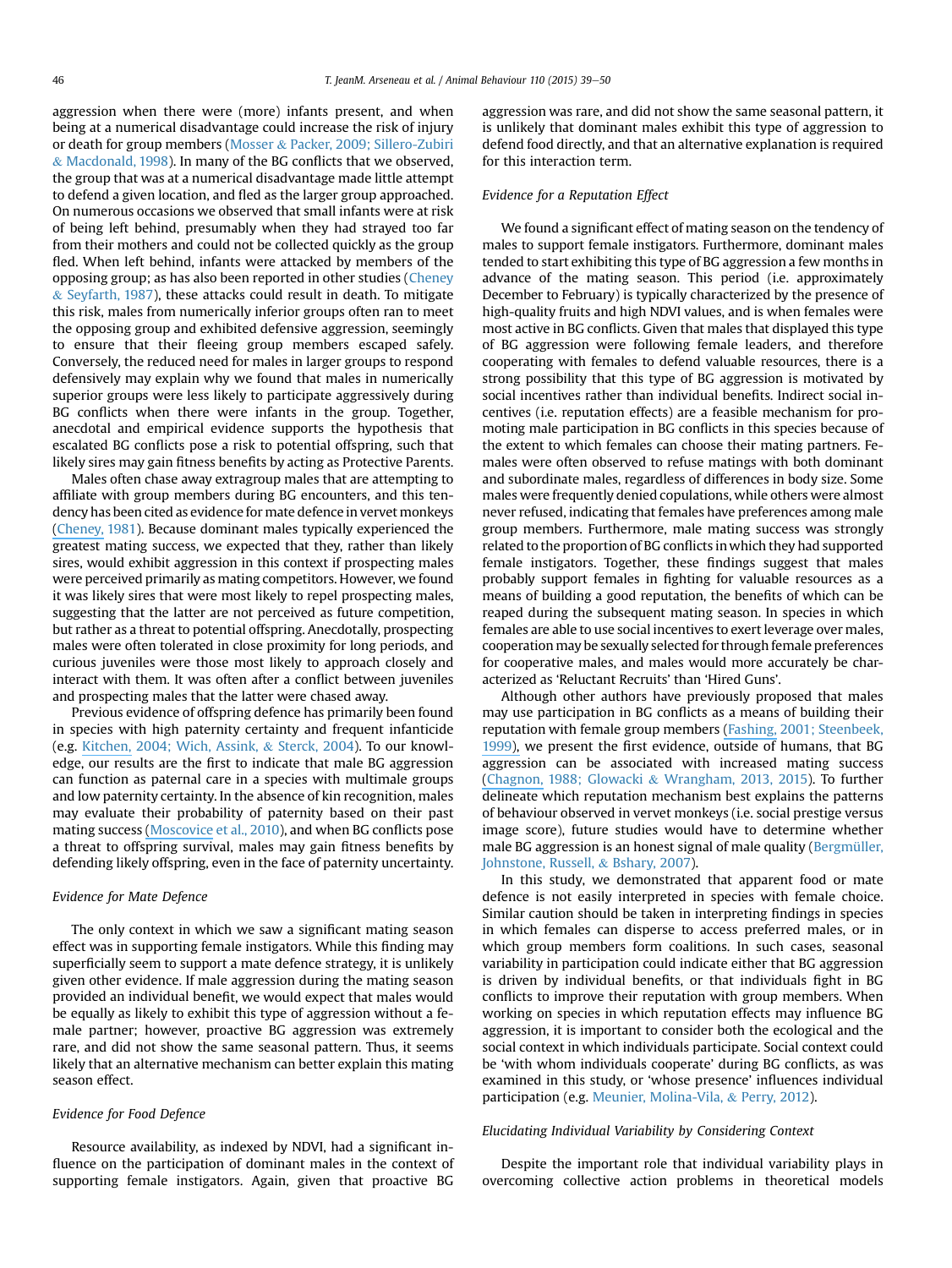[\(Gavrilets](https://www.researchgate.net/publication/261102831_A_solution_to_the_collective_action_problem_in_between-group_conflict_with_within-group_inequality?el=1_x_8&enrichId=rgreq-20cb5913-cbb9-48c8-b4e1-f2d63c0c4fc0&enrichSource=Y292ZXJQYWdlOzI4MzA5MTcxMDtBUzoyODc4NDAxMzYxMjIzNjhAMTQ0NTYzNzg0NDU5Mw==) & Fortunato, 2014), we are unaware of any study on BG conflict that illustrates that multiple selective benefits promote male BG aggression. In our first analysis, we did not differentiate between acts of aggression within BG conflicts; thus all acts of aggression were treated as a homogeneous phenomenon. With this approach, we only detected an offspring defence strategy, probably because it was the most frequently expressed mechanism. It was only when we partitioned acts of BG aggression according to context that we elucidated an alternative strategy, namely acting as a 'Reluctant Recruit' in order to build a good reputation.

If BG conflicts pose a risk to infants (as was observed in this study, as well as Cheney, 1987), escalating BG conflicts could have fitness consequences for males that are likely to have sired offspring. Indeed, we saw that likely sires were more likely to exhibit reactive aggression, becoming involved in the BG conflict only when the opposing group was being aggressive rather than initiating BG aggression themselves. Alternatively, failing to support females in instigating BG aggression could negatively influence their reputation, and they may experience lower mating success in the following mating season as a result. Thus, likely sires may face a trade-off between their future mating success and the safety of their current probable offspring. Depending on their probability of paternity, the season and their ability to fight in BG conflicts, individual males probably experience a unique set of costs and benefits from participating or defecting. The observed 'group behaviour' in any given BG conflict emerges from the sum total of the decisions made by each individual group member. As a result, the public good of home range defence can be produced by different individuals, in different seasons or even at different times within a single BG conflict. Our findings highlight that investigations of group level cooperation must quantify the various selective benefits that influence the decisions of all group members, and not only the selective benefit that is most frequently expressed. Collective action problems can pose a significant challenge to group level cooperation (Nunn & Lewis, 2001; Willems et al., 2013), and our study has advanced our understanding of the mechanisms by which collective action problems may be averted. However, a comprehensive examination of group level cooperation requires an understanding of not just the selective benefits driving male participation, but also female BG aggression, as well as the factors influencing the effectiveness of cooperation between group members with diverging interests. Such investigations will enrich our understanding of the mechanisms by which BG conflict exerts selective pressure on the evolution of cooperation in social species, including our own [\(Bowles,](https://www.researchgate.net/publication/26268380_Did_Warfare_Among_Ancestral_Hunter-Gatherers_Affect_the_Evolution_of_Human_Social_Behaviors?el=1_x_8&enrichId=rgreq-20cb5913-cbb9-48c8-b4e1-f2d63c0c4fc0&enrichSource=Y292ZXJQYWdlOzI4MzA5MTcxMDtBUzoyODc4NDAxMzYxMjIzNjhAMTQ0NTYzNzg0NDU5Mw==) 2009; van Schaik, 1983; Wrangham, [1980\).](https://www.researchgate.net/publication/26268380_Did_Warfare_Among_Ancestral_Hunter-Gatherers_Affect_the_Evolution_of_Human_Social_Behaviors?el=1_x_8&enrichId=rgreq-20cb5913-cbb9-48c8-b4e1-f2d63c0c4fc0&enrichSource=Y292ZXJQYWdlOzI4MzA5MTcxMDtBUzoyODc4NDAxMzYxMjIzNjhAMTQ0NTYzNzg0NDU5Mw==)

## Acknowledgments

This research was supported by a Sinergia grant (CRS133\_133040 to C.v.S.) from the Swiss National Science Foundation, the University of Zurich's Forschungskredit (to E.W.) and the Claraz-Stiftung (to E.W.). We are grateful to K. van der Walt for permission to conduct the study at the Mawana Game Reserve and A. Driescher for support in the field. We thank E. van de Waal, C. Borgeaud, S. Mercier, M. Alvino, F. de Antonio, A. Basetti, A. Bono, Y. Bouquet, M. Blaser, A. van Blerk, N. Caduff, M. Chretien, K. Gordon, H. Ismail, B. Jankowiak, K. van Leeuwen, M. Mignini, Z. Mills, T. Montgomery, E. Mueller, K. Neldner, Y. Rothacher, J. Rosen, T. Sharkey, J. Spiby, K. Vega, F. Villa, L. Violetti, S. Watson, J. Watzek, T. White and T. Zimmerman for assistance in data collection. We are grateful to two anonymous referees, whose constructive criticism greatly improved the manuscript.

#### References

- Alexander, R. D. (1987). The biology of moral systems[. Hawthorne, CA: Transaction](http://refhub.elsevier.com/S0003-3472(15)00337-1/sref1) [Publishers.](http://refhub.elsevier.com/S0003-3472(15)00337-1/sref1)
- Altmann, S. A. (1962). A field study of the sociobiology of rhesus monkeys, Macaca mulatta. Annals of the New York Academy of Sciences, 102(2), 338-435. [http://](http://dx.doi.org/10.1111/j.1749-6632.1962.tb13650.x) [dx.doi.org/10.1111/j.1749-6632.1962.tb13650.x.](http://dx.doi.org/10.1111/j.1749-6632.1962.tb13650.x)
- Altmann, J. (1974). Observational study of behavior: sampling methods. Behaviour, 49(3/4), 227-267. [http://dx.doi.org/10.2307/4533591.](http://dx.doi.org/10.2307/4533591)
- [Arrow, H., McGrath, J. E., & Berdahl, J. L. \(2000\).](http://refhub.elsevier.com/S0003-3472(15)00337-1/sref4) Small groups as complex systems: [Formation, coordination, development, and adaptation](http://refhub.elsevier.com/S0003-3472(15)00337-1/sref4). Thousand Oaks, CA: Sage **[Publications](http://refhub.elsevier.com/S0003-3472(15)00337-1/sref4)**
- Bates, D., Maechler, M., Bolker, B., & Walker, S. (2014). lme4: Linear mixed-effects models using Eigen and S4. Retrieved from [http://CRAN.R-project.org/](http://CRAN.R-project.org/package=lme4) [package](http://CRAN.R-project.org/package=lme4)=[lme4](http://CRAN.R-project.org/package=lme4)
- Bergmüller, R., Johnstone, R. A., Russell, A. F., & Bshary, R. (2007). Integrating cooperative breeding into theoretical concepts of cooperation. Behavioural Processes, 76(2), 61-72. [http://dx.doi.org/10.1016/j.beproc.2007.07.001.](http://dx.doi.org/10.1016/j.beproc.2007.07.001)
- Bolker, B. M., Brooks, M. E., Clark, C. J., Geange, S. W., Poulsen, J. R., Stevens, M. H. H., et al. (2009). Generalized linear mixed models: a practical guide for ecology and evolution. Trends in Ecology & Evolution, 24(3), 127-135. [http://dx.doi.org/](http://dx.doi.org/10.1016/j.tree.2008.10.008) [10.1016/j.tree.2008.10.008.](http://dx.doi.org/10.1016/j.tree.2008.10.008)
- Bonanni, R., Valsecchi, P., & Natoli, E. (2010). Pattern of individual participation and cheating in conflicts between groups of free-ranging dogs. Animal Behaviour, 79(4), 957-968. [http://dx.doi.org/10.1016/j.anbehav.2010.01.016.](http://dx.doi.org/10.1016/j.anbehav.2010.01.016)
- Bowles, S. (2009). Did warfare among ancestral hunter-gatherers affect the evolution of human social behaviors? Science,  $324(5932)$ ,  $1293-1298$ . [http://](http://dx.doi.org/10.1126/science.1168112) [dx.doi.org/10.1126/science.1168112](http://dx.doi.org/10.1126/science.1168112).
- Boydston, E. E., Morelli, T. L., & Holekamp, K. E. (2001). Sex differences in territorial behavior exhibited by the spotted hyena (Hyaenidae, Crocuta crocuta). Ethology, 107(5), 369-385. http://dx.doi.org/10.1046/j.1439-0310.2001.00672.
- Bshary, R., & Bergmüller, R. (2008). Distinguishing four fundamental approaches to the evolution of helping. Journal of Evolutionary Biology, 21(2), 405-420. [http://](http://dx.doi.org/10.1111/j.1420-9101.2007.01482.x) [dx.doi.org/10.1111/j.1420-9101.2007.01482.x](http://dx.doi.org/10.1111/j.1420-9101.2007.01482.x).
- [Buchin, K., Sijben, S., Arseneau, T. J. M., & Willems, E. P. \(2012\).](http://refhub.elsevier.com/S0003-3472(15)00337-1/sref12) Detecting movement patterns using Brownian bridges[. Paper presented at the Proceedings of the 20th](http://refhub.elsevier.com/S0003-3472(15)00337-1/sref12) [International Conference on Advances in Geographic Information Systems,](http://refhub.elsevier.com/S0003-3472(15)00337-1/sref12) [Redondo Beach, California, Nov. 2012.](http://refhub.elsevier.com/S0003-3472(15)00337-1/sref12)
- Carlson, A. (1986). Group territoriality in the rattling cisticola, Cisticola chiniana. Oikos, 47(2), 181-189. [http://dx.doi.org/10.2307/3566044.](http://dx.doi.org/10.2307/3566044)
- Chagnon, N. A. (1988). Life histories, blood revenge, and warfare in a tribal population. Science, 239(4843), 985–992. http://dx.doi.org/10.1126 lation. Science, 239(4843), 985-992. [http://dx.doi.org/10.1126/](http://dx.doi.org/10.1126/science.239.4843.985) [science.239.4843.985](http://dx.doi.org/10.1126/science.239.4843.985).
- Cheney, D. L. (1981). Intergroup encounters among free-ranging vervet monkeys. Folia Primatologica, 35(2-3), 124-146. [http://dx.doi.org/10.1159/000155970.](http://dx.doi.org/10.1159/000155970)
- [Cheney, D. L. \(1987\). Interactions and relationships between groups. In B. B. Smuts,](http://refhub.elsevier.com/S0003-3472(15)00337-1/sref16) [D. L. Cheney, R. M. Seyfarth, R. Wrangham, & T. T. Struhsaker \(Eds.\),](http://refhub.elsevier.com/S0003-3472(15)00337-1/sref16) Primate societies [\(pp. 267](http://refhub.elsevier.com/S0003-3472(15)00337-1/sref16)-[281\). Chicago, IL: University of Chicago Press](http://refhub.elsevier.com/S0003-3472(15)00337-1/sref16).
- Cheney, D. L., & Seyfarth, R. M. (1987). The influence of intergroup competition on the survival and reproduction of female vervet monkeys. Behavioral Ecology and Sociobiology, 21(6), 375-386. <http://dx.doi.org/10.1007/BF00299932>.
- Cooper, M. A., Aureli, F., & Singh, M. (2004). Between-group encounters among bonnet macaques (Macaca radiata). Behavioral Ecology and Sociobiology, 56(3), 217-227. <http://dx.doi.org/10.1007/s00265-004-0779-4>.
- Crofoot, M. C., & Gilby, I. C. (2012). Cheating monkeys undermine group strength in enemy territory. Proceedings of the National Academy of Sciences of the United<br>States of America, 109(2), 501–505. <http://dx.doi.org/10.1073/pnas.1115937109>.
- Crofoot, M. C., Gilby, I. C., Wikelski, M. C., & Kays, R. W. (2008). Interaction location outweighs the competitive advantage of numerical superiority in Cebus capucinus intergroup contests. Proceedings of the National Academy of Sciences of the United States of America, 105(2), 577-581. [http://dx.doi.org/10.1073/](http://dx.doi.org/10.1073/pnas.0707749105) [pnas.0707749105.](http://dx.doi.org/10.1073/pnas.0707749105)
- Fashing, P. J. (2001). Male and female strategies during intergroup encounters in guerezas (Colobus guereza): evidence for resource defense mediated through males and a comparison with other primates. Behavioral Ecology and Sociobiology, 50(3), 219-230. <http://dx.doi.org/10.1007/s002650100358>.
- Forstmeier, W., & Schielzeth, H. (2011). Cryptic multiple hypotheses testing in linear models: overestimated effect sizes and the winner's curse. Behavioral Ecology and Sociobiology, 65(1), 47-55. <http://dx.doi.org/10.1007/s00265-010-1038-5>.
- Gavrilets, S., & Fortunato, L. (2014). A solution to the collective action problem in between-group conflict with within-group inequality. Nature Communications, 5, 1-11. [http://dx.doi.org/10.1038/ncomms4526.](http://dx.doi.org/10.1038/ncomms4526)
- Glowacki, L., & Wrangham, R. W. (2013). The role of rewards in motivating participation in simple warfare. Human Nature,  $24(4)$ ,  $444-460$ . [http://dx.doi.org/](http://dx.doi.org/10.1007/s12110-013-9178-8) [10.1007/s12110-013-9178-8](http://dx.doi.org/10.1007/s12110-013-9178-8).
- Glowacki, L., & Wrangham, R. (2015). Warfare and reproductive success in a tribal population. Proceedings of the National Academy of Sciences of the United States of America, 112(2), 348-353. <http://dx.doi.org/10.1073/pnas.1412287112>
- Grinnell, J., Packer, C., & Pusey, A. E. (1995). Cooperation in male lions: kinship, reciprocity or mutualism? Animal Behaviour, 49(1), 95-105. [http://dx.doi.org/](http://dx.doi.org/10.1016/0003-3472(95)80157-X) [10.1016/0003-3472\(95\)80157-X.](http://dx.doi.org/10.1016/0003-3472(95)80157-X)
- Grobler, J. P., & Turner, T. R. (2010). A novel trap design for the capture and sedation of vervet monkeys (Chlorocebus aethiops). South African Journal of Wildlife Research, 40(2), 163-168. <http://dx.doi.org/10.3957/056.040.0208>.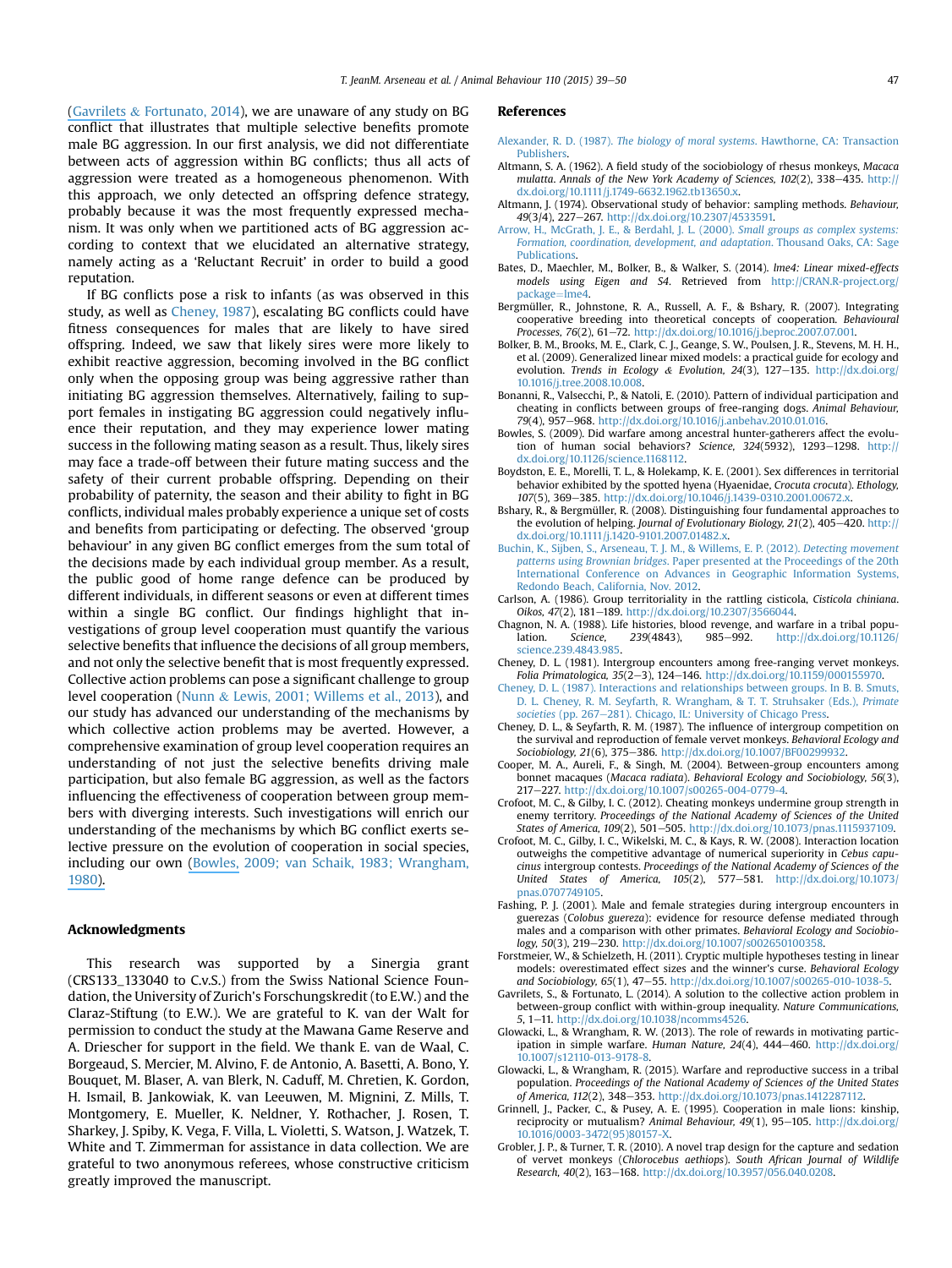- Hamilton, W. D. (1964). The genetical evolution of social behaviour. I. Journal of Theoretical Biology, 7(1), 1e16. [http://dx.doi.org/10.1016/0022-5193\(64\)90038-](http://dx.doi.org/10.1016/0022-5193(64)90038-4) [4.](http://dx.doi.org/10.1016/0022-5193(64)90038-4)
- Harris, T. R. (2010). Multiple resource values and fighting ability measures influence intergroup conflict in guerezas (Colobus guereza). Animal Behaviour, 79(1), 89e98. [http://dx.doi.org/10.1016/j.anbehav.2009.10.007.](http://dx.doi.org/10.1016/j.anbehav.2009.10.007)
- Heinsohn, R., & Packer, C. (1995). Complex cooperative strategies in groupterritorial African lions. Science, 269(5228), 1260-1262. [http://dx.doi.org/](http://dx.doi.org/10.1126/science.7652573) [10.1126/science.7652573.](http://dx.doi.org/10.1126/science.7652573)
- Hölldobler, B. (1981). Foraging and spatiotemporal territories in the honey ant Myrmecocystus mimicus Wheeler (Hymenoptera: Formicidae). Behavioral Ecology and Sociobiology, 9(4), 301-314. [http://dx.doi.org/10.2307/4599451.](http://dx.doi.org/10.2307/4599451)
- Horne, J. S., Garton, E. O., Krone, S. M., & Lewis, J. S. (2007). Analyzing animal movements using Brownian bridges. Ecology, 88(9), 2354-2363. [http://](http://dx.doi.org/10.1890/06-0957.1) [dx.doi.org/10.1890/06-0957.1.](http://dx.doi.org/10.1890/06-0957.1)
- Kitchen, D. M. (2004). Alpha male black howler monkey responses to loud calls: effect of numeric odds, male companion behaviour and reproductive investment. Animal Behaviour,  $67(1)$ ,  $125-139$ . [http://dx.doi.org/10.1016/](http://dx.doi.org/10.1016/j.anbehav.2003.03.007) [j.anbehav.2003.03.007.](http://dx.doi.org/10.1016/j.anbehav.2003.03.007)
- Kitchen, D. M. (2006). Experimental test of female black howler monkey (Alouatta pigra) responses to loud calls from potentially infanticidal males: effects of numeric odds, vulnerable offspring, and companion behavior. American Journal of Physical Anthropology, 131(1), 73-83. <http://dx.doi.org/10.1002/ajpa.20392>.
- [Lee, P. C., & Hauser, M. D. \(1998\). Long-term consequences of changes in territory](http://refhub.elsevier.com/S0003-3472(15)00337-1/sref35) [quality on feeding and reproductive strategies of vervet monkeys.](http://refhub.elsevier.com/S0003-3472(15)00337-1/sref35) Journal of [Animal Ecology](http://refhub.elsevier.com/S0003-3472(15)00337-1/sref35), 347-[358.](http://refhub.elsevier.com/S0003-3472(15)00337-1/sref35)
- Manson, J. H., Wrangham, R. W., Boone, J. L., Chapais, B., Dunbar, R. I. M., Ember, C. R., et al. (1991). Intergroup aggression in chimpanzees and humans. Current Anthropology, 32(4), 369-390. <http://dx.doi.org/10.2307/2743814>.
- Mares, R., Young, A. J., & Clutton-Brock, T. H. (2012). Individual contributions to territory defence in a cooperative breeder: weighing up the benefits and costs. Proceedings of the Royal Society B: Biological Sciences, 279(1744), 3989-3995. [http://dx.doi.org/10.1098/rspb.2012.1071.](http://dx.doi.org/10.1098/rspb.2012.1071)
- Markham, A. C., Alberts, S. C., & Altmann, J. (2012). Intergroup conflict: ecological predictors of winning and consequences of defeat in a wild primate population. Animal Behaviour, 84(2), 399-403. [http://dx.doi.org/10.1016/](http://dx.doi.org/10.1016/j.anbehav.2012.05.009) [j.anbehav.2012.05.009.](http://dx.doi.org/10.1016/j.anbehav.2012.05.009)
- Meunier, H., Molina-Vila, P., & Perry, S. (2012). Participation in group defence: proximate factors affecting male behaviour in wild white-faced capuchins.<br>Animal Behaviour,  $83(3)$ ,  $621-628$ . http://dx.doi.org/10.1016/ Animal Behaviour, 83(3), 621-628. [http://dx.doi.org/10.1016/](http://dx.doi.org/10.1016/j.anbehav.2011.12.001) [j.anbehav.2011.12.001.](http://dx.doi.org/10.1016/j.anbehav.2011.12.001)
- Moscovice, L. R., Di Fiore, A., Crockford, C., Kitchen, D. M., Wittig, R., Seyfarth, R. M., et al. (2010). Hedging their bets? Male and female chacma baboons form friendships based on likelihood of paternity. Animal Behaviour, 79(5), 1007-1015. <http://dx.doi.org/10.1016/j.anbehav.2010.01.013>.
- Mosser, A., & Packer, C. (2009). Group territoriality and the benefits of sociality in the African lion, Panthera leo. Animal Behaviour, 78(2), 359-370. [http://](http://dx.doi.org/10.1016/j.anbehav.2009.04.024) [dx.doi.org/10.1016/j.anbehav.2009.04.024.](http://dx.doi.org/10.1016/j.anbehav.2009.04.024)
- Nakagawa, S., & Schielzeth, H. (2013). A general and simple method for obtaining  $R^2$ from generalized linear mixed-effects models. Methods in Ecology and Evolution, 4(2), 133-142. <http://dx.doi.org/10.1111/j.2041-210x.2012.00261.x>.
- van Noordwijk, M. A., & van Schaik, C. P. (1988). Male careers in Sumatran longtailed macaques (Macaca fascicularis). Behaviour,  $107(1/2)$ , 24-43. [http://](http://dx.doi.org/10.2307/4534717) [dx.doi.org/10.2307/4534717.](http://dx.doi.org/10.2307/4534717)
- Nowak, M. A., & Sigmund, K. (2005). Evolution of indirect reciprocity. Nature, 437(7063), 1291-1298. [http://dx.doi.org/10.1038/nature04131.](http://dx.doi.org/10.1038/nature04131)
- Nunn, C. L., & Deaner, R. O. (2004). Patterns of participation and free riding in territorial conflicts among ringtailed lemurs (Lemur catta). Behavioral Ecology and Sociobiology, 57(1), 50-61. [http://dx.doi.org/10.1007/s00265-004-0830-5.](http://dx.doi.org/10.1007/s00265-004-0830-5)
- [Nunn, C. L., & Lewis, R. J. \(2001\). Cooperation and collective action. In R. Noe,](http://refhub.elsevier.com/S0003-3472(15)00337-1/sref46) [J. A. R. A. M. van Hooff, & P. Hammerstein \(Eds.\),](http://refhub.elsevier.com/S0003-3472(15)00337-1/sref46) Economics in nature (pp. [42](http://refhub.elsevier.com/S0003-3472(15)00337-1/sref46)-[66\). Cambridge, U.K.: Cambridge University Press.](http://refhub.elsevier.com/S0003-3472(15)00337-1/sref46)
- Olson, M. (1965). [The logic of collective action: Public goods and the theory of groups](http://refhub.elsevier.com/S0003-3472(15)00337-1/sref47) [\(Vol. 124\). Cambridge, MA: Harvard University Press](http://refhub.elsevier.com/S0003-3472(15)00337-1/sref47).
- Pinheiro, J., & Bates, D. (2014). Nonlinear mixed-effects models. Retrieved from [http://](http://cran.r-project.org/web/packages/nlme/index.html) [cran.r-project.org/web/packages/nlme/index.html.](http://cran.r-project.org/web/packages/nlme/index.html)
- R Core Team. (2014). R: a language and environment for statistical computing. Retrieved from <http://www.R-project.org/>.
- van Schaik, C. P. (1983). Why are diurnal primates living in groups? Behaviour, 87(1), 120-144. [http://dx.doi.org/10.1163/156853983X00147.](http://dx.doi.org/10.1163/156853983X00147)
- Sillero-Zubiri, C., & Macdonald, D. W. (1998). Scent-marking and territorial behaviour of Ethiopian wolves Canis simensis. Journal of Zoology, 245(3), 351-361. [http://dx.doi.org/10.1111/j.1469-7998.1998.tb00110.x.](http://dx.doi.org/10.1111/j.1469-7998.1998.tb00110.x)
- Steenbeek, R. (1999). Tenure related changes in wild Thomas's langurs I: betweengroup interactions. Behaviour,  $136(5)$ , 595-625. [http://dx.doi.org/10.1163/](http://dx.doi.org/10.1163/156853999501487) [156853999501487.](http://dx.doi.org/10.1163/156853999501487)
- Struhsaker, T. T. (1967). Social structure among vervet monkeys (Cercopithecus aethiops). Behaviour, 29(2/4), 83-121. <http://dx.doi.org/10.2307/4533186>
- [Trivers, R. L. \(1972\). Parental investment and sexual selection. In B. Campbell \(Ed.\),](http://refhub.elsevier.com/S0003-3472(15)00337-1/sref54) [Sexual selection and the descent of man](http://refhub.elsevier.com/S0003-3472(15)00337-1/sref54) (pp. 136–[179\). Chicago, IL: Aldine Pub](http://refhub.elsevier.com/S0003-3472(15)00337-1/sref54)[lishing Company.](http://refhub.elsevier.com/S0003-3472(15)00337-1/sref54)
- Van Belle, S. (2015). Female participation in collective group defense in black howler monkeys (Alouatta pigra). American Journal of Primatology, 77(6), 595e604. [http://dx.doi.org/10.1002/ajp.22380.](http://dx.doi.org/10.1002/ajp.22380)
- Van Belle, S., Garber, P. A., Estrada, A., & Di Fiore, A. (2014). Social and genetic factors mediating male participation in collective group defence in black howler<br>monkeys. Animal Behaviour. 98. 7–17. http://dx.doi.org/10.1016/ monkeys. Animal Behaviour, 98, 7-17. [http://dx.doi.org/10.1016/](http://dx.doi.org/10.1016/j.anbehav.2014.09.023) [j.anbehav.2014.09.023.](http://dx.doi.org/10.1016/j.anbehav.2014.09.023)
- van de Waal, E., Borgeaud, C., & Whiten, A. (2013). Potent social learning and conformity shape a wild primate's foraging decisions. Science, 340(6131), 483e485. <http://dx.doi.org/10.1126/science.1232769>.
- Wich, S. A., Assink, P. R., & Sterck, E. H. M. (2004). Thomas langurs (Presbytis thomasi) discriminate between calls of young solitary versus older group-living males: a factor in avoiding infanticide? Behaviour,  $141(1)$ ,  $41-51$ . [http://](http://dx.doi.org/10.2307/4536111) [dx.doi.org/10.2307/4536111.](http://dx.doi.org/10.2307/4536111)
- Willems, E. P., Barton, R. A., & Hill, R. A. (2009). Remotely sensed productivity, regional home range selection, and local range use by an omnivorous primate. Behavioral Ecology, 20(5), 985-992. [http://dx.doi.org/10.1093/beheco/arp087.](http://dx.doi.org/10.1093/beheco/arp087)
- Willems, E. P., Hellriegel, B., & van Schaik, C. P. (2013). The collective action problem in primate territory economics. Proceedings of the Royal Society B: Biological Sciences, 280(1759), 1-7. [http://dx.doi.org/10.1098/rspb.2013.0081.](http://dx.doi.org/10.1098/rspb.2013.0081)
- Willems, E. P., & van Schaik, C. P. (2015). Collective action and the intensity of between-group competition in nonhuman primates. Behavioral Ecology, 26(2), 625e631. [http://dx.doi.org/10.1093/beheco/arv001.](http://dx.doi.org/10.1093/beheco/arv001)
- Williams, J. M., Oehlert, G. W., Carlis, J. V., & Pusey, A. E. (2004). Why do male chimpanzees defend a group range? Animal Behaviour, 68(3), 523-532. [http://](http://dx.doi.org/10.1126/science.327542) [dx.doi.org/10.1126/science.327542](http://dx.doi.org/10.1126/science.327542).
- Wrangham, R. W. (1980). An ecological model of female-bonded primate groups. Behaviour, 75(3–4), 262–300. [http://dx.doi.org/10.1163/156853980X00447.](http://dx.doi.org/10.1163/156853980X00447)<br>[Wrangham, R., & Rubenstein, D. I. \(1986\). Social evolution in birds and mammals. In](http://refhub.elsevier.com/S0003-3472(15)00337-1/sref64)
- [D. I. Rubenstein, & R. Wrangham \(Eds.\),](http://refhub.elsevier.com/S0003-3472(15)00337-1/sref64) Ecology and social evolution: Birds and [mammals](http://refhub.elsevier.com/S0003-3472(15)00337-1/sref64) (pp. 452–[470\). Princeton, NJ: Princeton University Press.](http://refhub.elsevier.com/S0003-3472(15)00337-1/sref64)
- Zahavi, A. (1975). Mate selection-A selection for a handicap. Journal of Theoretical Biology, 53(1), 205-214. [http://dx.doi.org/10.1016/0022-5193\(75\)90111-3](http://dx.doi.org/10.1016/0022-5193(75)90111-3).
- Zhao, Q., & Tan, C. L. (2011). Inter-unit contests within a provisioned troop of Sichuan snub-nosed monkeys (Rhinopithecus roxellana) in the Qinling Mountains, China. American Journal of Primatology, 73(3), 262-269. [http://dx.doi.org/](http://dx.doi.org/10.1002/ajp.20892) [10.1002/ajp.20892.](http://dx.doi.org/10.1002/ajp.20892)
- [Zuur, A. F., Ieno, E. N., Walker, N. J., Saveliev, A. A., & Smith, G. M. \(2009\).](http://refhub.elsevier.com/S0003-3472(15)00337-1/sref67) Mixed [effects models and extensions in ecology with R](http://refhub.elsevier.com/S0003-3472(15)00337-1/sref67). New York, NY: Springer Scien[ce](http://refhub.elsevier.com/S0003-3472(15)00337-1/sref67)+[Business Media](http://refhub.elsevier.com/S0003-3472(15)00337-1/sref67).

# APPENDIX

#### Table A1

Factors affecting the probability that males were aggressive (aggression as a homogeneous phenomenon) during between-group conflicts, after nonsignificant interaction terms were removed from the model

| Fixed effects                               | Estimate | SE   | z       | P     |
|---------------------------------------------|----------|------|---------|-------|
| (Intercept)                                 | $-1.23$  | 1.36 |         |       |
| Male career stage                           |          |      |         |       |
| Uninvested males (reference category)       |          |      |         |       |
| Dominant unlikely sire                      | 0.65     | 0.50 |         |       |
| Subordinate likely sire                     | 0.95     | 0.40 |         |       |
| Dominant likely sire                        | 0.35     | 0.45 |         |       |
| Residency                                   |          |      |         |       |
| Immigrant                                   | $-0.66$  | 0.35 | $-1.86$ | 0.064 |
| Emigrant                                    | 0.09     | 0.36 | 0.25    | 0.801 |
| Seasonal factors                            |          |      |         |       |
| Month following first birth                 | 1.39     | 0.57 | 2.43    | 0.015 |
| Number of infants                           | $-0.32$  | 0.17 |         |       |
| Seasonal habitat productivity               | 1.65     | 1.14 | 1.44    | 0.150 |
| Mating season                               | 0.45     | 0.33 | 1.34    | 0.180 |
| Intensity of use                            | $-0.08$  | 0.12 | $-0.65$ | 0.514 |
| Distance to home range centre               | $-0.03$  | 0.05 | $-0.66$ | 0.510 |
| Relative group size                         | 0.03     | 0.05 |         |       |
| Interactions                                |          |      |         |       |
| Number of infants * Relative group size     | $-0.03$  | 0.02 | $-1.73$ | 0.084 |
| Number of infants * Dominant unlikely sire  | 0.04     | 0.38 | 0.10    | 0.920 |
| Number of infants * Subordinate likely sire | 0.38     | 0.21 | 1.76    | 0.079 |
| Number of infants * Dominant likely sire    | 0.50     | 0.20 | 2.43    | 0.015 |

The final model was significantly different from the null model containing only an intercept term and individual nested in group as random effects (likelihood ratio test:  $N = 351$ ,  $\chi^2 = 80.43$ ,  $P < 0.001$ ,  $R^2$ <sub>GLMM(c)</sub> = 0.23). Male career stage was always compared to uninvested males as a reference category. The removed nonsignificant interactions were those between male career stage and whether it was the month following the first birth of the season or not ( $N = 351$ ,  $\chi^2 = 0.91$ ,  $P = 0.635$ ), male career stage and seasonal habitat productivity ( $N = 351$ ,  $\chi^2 = 2.57$ ,  $P = 0.463$ ) and male career stage and mating season ( $N = 351$ ,  $\chi^2 = 1.24$ ,  $P = 0.742$ ). Significant predictors are presented in bold and trends are italicized.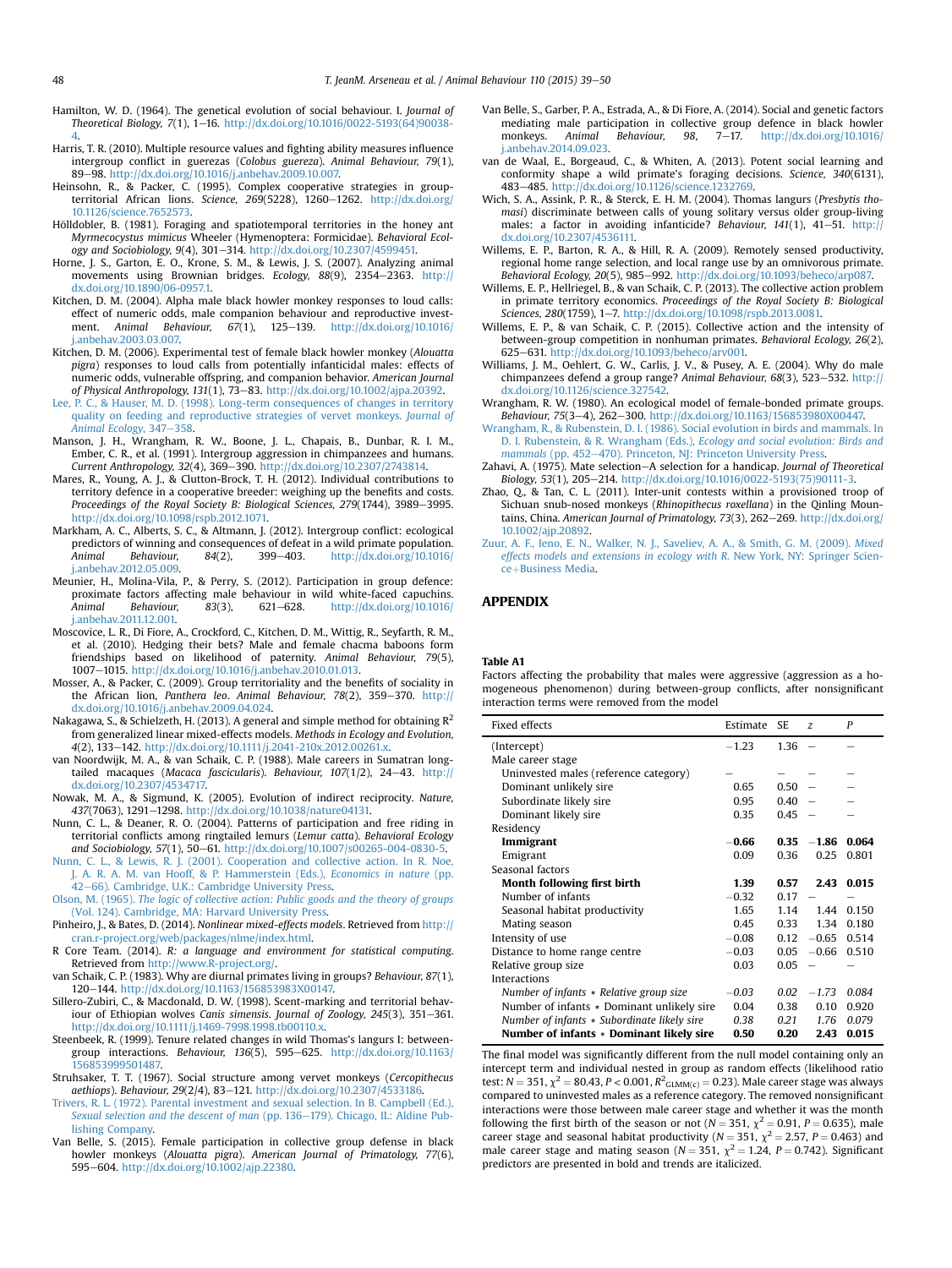# Table A2

Factors affecting the probability that males were aggressive during between-group conflicts (aggression as a homogeneous phenomenon), with all likely sires pooled, regardless of their rank

| Fixed effects                              | Estimate | SE.  | $\overline{z}$ | P     |
|--------------------------------------------|----------|------|----------------|-------|
| (Intercept)                                | $-1.44$  | 1.40 |                |       |
| Male career stage                          |          |      |                |       |
| Uninvested males (reference category)      |          |      |                |       |
| Dominant unlikely sire                     | 0.59     | 0.53 |                |       |
| All likely sires (pooled)                  | 0.65     | 0.38 |                |       |
| Residency                                  |          |      |                |       |
| Immigrant                                  | $-0.70$  | 0.36 | $-1.92$        | 0.051 |
| Emigrant                                   | 0.10     | 0.37 | 0.27           | 0.787 |
| Seasonal factors                           |          |      |                |       |
| Month following first birth                | 1.38     | 0.58 | 2.37           | 0.018 |
| Number of infants                          | $-0.32$  | 0.17 |                |       |
| Seasonal habitat productivity              | 1.70     | 1.17 | 1.46           | 0.146 |
| Mating season                              | 0.45     | 0.34 | 1.34           | 0.180 |
| Intensity of use                           | $-0.06$  | 0.12 | $-0.49$        | 0.622 |
| Distance to home range centre              | $-0.03$  | 0.05 | $-0.60$        | 0.547 |
| Relative group size                        | 0.05     | 0.05 |                |       |
| <b>Interactions</b>                        |          |      |                |       |
| Number of infants * Relative group size    | $-0.03$  | 0.02 | $-1.91$        | 0.056 |
| Number of infants * Dominant unlikely sire | 0.04     | 0.39 | 0.12           | 0.908 |
| Number of infants * All likely sires       | 0.43     | 0.19 | 2.26           | 0.024 |

The final model was significantly different from the null model containing only an intercept term and individual nested in group as random effects (likelihood ratio test: N = 351,  $\chi^2$  = 79.56, P < 0.001,  $R^2_{\rm GLMM(c)}$  = 0.24). Male career stage was always compared to uninvested males as a reference category. Significant predictors are presented in bold and trends are italicized.

#### Table A4

Factors affecting the probability that males exhibited defensive (reactive) aggression to protect group members during between-group conflicts, with all likely sires pooled

| Fixed effects                         | Estimate | SE.  | Z       | P     |
|---------------------------------------|----------|------|---------|-------|
| (Intercept)                           | $-5.52$  | 2.23 |         |       |
| Male career stage                     |          |      |         |       |
| Uninvested males (reference category) | -        |      |         |       |
| Dominant unlikely sire                | $-0.24$  | 0.82 | $-0.30$ | 0.767 |
| All likely sires (pooled)             | 1.13     | 0.48 | 2.36    | 0.018 |
| Residency                             |          |      |         |       |
| Immigrant                             | $-0.00$  | 0.56 | $-0.00$ | 0.997 |
| Emigrant                              | 0.01     | 0.56 | 0.03    | 0.979 |
| Seasonal factors                      |          |      |         |       |
| Month following first birth           | 0.32     | 0.77 | 0.41    | 0.679 |
| Number of infants                     | 0.08     | 0.09 | 0.89    | 0.375 |
| Seasonal habitat productivity         | 1.68     | 1.87 | 0.90    | 0.371 |
| Mating season                         | 0.27     | 0.53 | 0.52    | 0.604 |
| Intensity of use                      | $-0.13$  | 0.21 | $-0.58$ | 0.559 |
| Distance to home range centre         | 0.37     | 0.25 | 1.51    | 0.130 |
| Relative group size                   | $-0.02$  | 0.07 | $-0.24$ | 0.810 |

The final model was significantly different from the null model containing only group and individual as random effects (likelihood ratio test:  $N = 345$ ,  $\chi^2 = 23.15$ ,  $P = 0.017$ ,  $R^2$ <sub>GLMM(c)</sub> = 0.53). Male career stage was always compared to uninvested males as a reference category. Significant predictors are presented in bold and trends are italicized.

# Table A3

Factors affecting the probability that males exhibited defensive (reactive) aggression to protect group members during between-group conflicts, after nonsignificant interaction terms were removed from the model

| Fixed effects                         | Estimate | SE.  | z       | P     |
|---------------------------------------|----------|------|---------|-------|
| (Intercept)                           | $-5.50$  | 2.26 |         |       |
| Male career stage                     |          |      |         |       |
| Uninvested males (reference category) |          |      |         |       |
| Dominant unlikely sire                | $-0.24$  | 0.82 | $-0.29$ | 0.770 |
| Subordinate likely sire               | 1.14     | 0.55 | 2.07    | 0.038 |
| Dominant likely sire                  | 1.11     | 0.60 | 1.83    | 0.067 |
| Residency                             |          |      |         |       |
| Immigrant                             | $-0.00$  | 0.56 | $-0.00$ | 0.998 |
| Emigrant                              | $-0.02$  | 0.56 | $-0.03$ | 0.978 |
| Seasonal factors                      |          |      |         |       |
| Month following first birth           | 0.32     | 0.78 | 0.41    | 0.685 |
| Number of infants                     | 0.08     | 0.09 | 0.89    | 0.375 |
| Seasonal habitat productivity         | 1.66     | 1.89 | 0.88    | 0.380 |
| Mating season                         | 0.27     | 0.53 | 0.52    | 0.607 |
| Intensity of use                      | $-0.12$  | 0.22 | $-0.57$ | 0.570 |
| Distance to home range centre         | 0.37     | 0.26 | 1.43    | 0.153 |
| Relative group size                   | $-0.02$  | 0.08 | $-0.24$ | 0.809 |

The final model was significantly different from the null model containing only group and individual as random effects (likelihood ratio test:  $N = 345$ ,  $\chi^2 = 23.15$ ,  $P = 0.026$ ,  $R^2_{\text{GLMM(C)}} = 0.53$ ). Male career stage was always compared to uninvested males as a reference category. The removed nonsignificant interactions were those between male career stage and seasonal habitat productivity ( $N = 345$ ,  $\chi^2 = 1.91$ ,  $P = 0.591$  ), male career stage and mating season (N = 345,  $\chi^2 = 4.66$ , P = 0.198) and relative group size and the number of infants ( $N = 345$ ,  $\chi^2 = 1.32$ ,  $P = 0.251$ ). The model failed to converge when the interactions between male career stage and the number of infants and male career stage and whether it was the month following the first birth of the season or not were included; therefore, we could not evaluate the significance of these interactions. Significant predictors are presented in bold and trends are italicized.

#### Table A5

Factors affecting the probability that males repelled prospecting extragroup males during between-group conflicts, after nonsignificant interaction terms were removed from the model

| Fixed effects                         | Estimate | SE.  | Z       | P     |
|---------------------------------------|----------|------|---------|-------|
| (Intercept)                           | $-3.81$  | 2.41 |         |       |
| Male career stage                     |          |      |         |       |
| Uninvested males (reference category) |          |      |         |       |
| Dominant unlikely sire                | 0.47     | 0.88 | 0.54    | 0.590 |
| Subordinate likely sire               | 1.15     | 0.66 | 1.75    | 0.080 |
| <b>Dominant likely sire</b>           | 1.71     | 0.65 | 2.64    | 0.008 |
| Residency                             |          |      |         |       |
| Immigrant                             | $-1.29$  | 0.83 | $-1.57$ | 0.118 |
| Emigrant                              | 0.48     | 0.62 | 0.78    | 0.438 |
| Seasonal factors                      |          |      |         |       |
| Month following first birth           | $-0.56$  | 1.17 | $-0.48$ | 0.632 |
| Number of infants                     | $-0.16$  | 0.13 | $-1.23$ | 0.220 |
| Seasonal habitat productivity         | 3.49     | 2.04 | 1.71    | 0.088 |
| Mating season                         | $-0.16$  | 0.64 | $-0.24$ | 0.809 |
| Intensity of use                      | $-0.05$  | 0.21 | $-0.24$ | 0.813 |
| Distance to home range centre         | $-0.07$  | 0.09 | $-0.74$ | 0.459 |
| Relative group size                   | 0.04     | 0.08 | 0.49    | 0.625 |

The final model was significantly different from the null model containing only group and individual as random effects (likelihood ratio test:  $N = 351$ ,  $\chi^2 = 34.64$ ,  $P < 0.001$ ,  $R^2$ <sub>GLMM(c)</sub> = 0.26). Male career stage was always compared to uninvested males as a reference category. The removed nonsignificant interactions were those between male career stage and the number of infants ( $N = 351$ ,  $\chi^2 = 1.21$ ,  $P = 0.752$ ), male career stage and seasonal habitat productivity ( $N = 351$ ,  $\chi^2 = 1.32$ ,  $P = 0.725$ ), male career stage and mating season ( $N = 351$ ,  $\chi^2 = 1.70$ ,  $P = 0.637$ ) and relative group size and the number of infants ( $N = 351$ ,  $\chi^2 = 0.02$ ,  $P = 0.877$ ). The model failed to converge when the interaction between male career stage and whether it was the month following the first birth of the season or not was included; therefore, we could not evaluate the significance of this term. Significant predictors are presented in bold and trends are italicized.